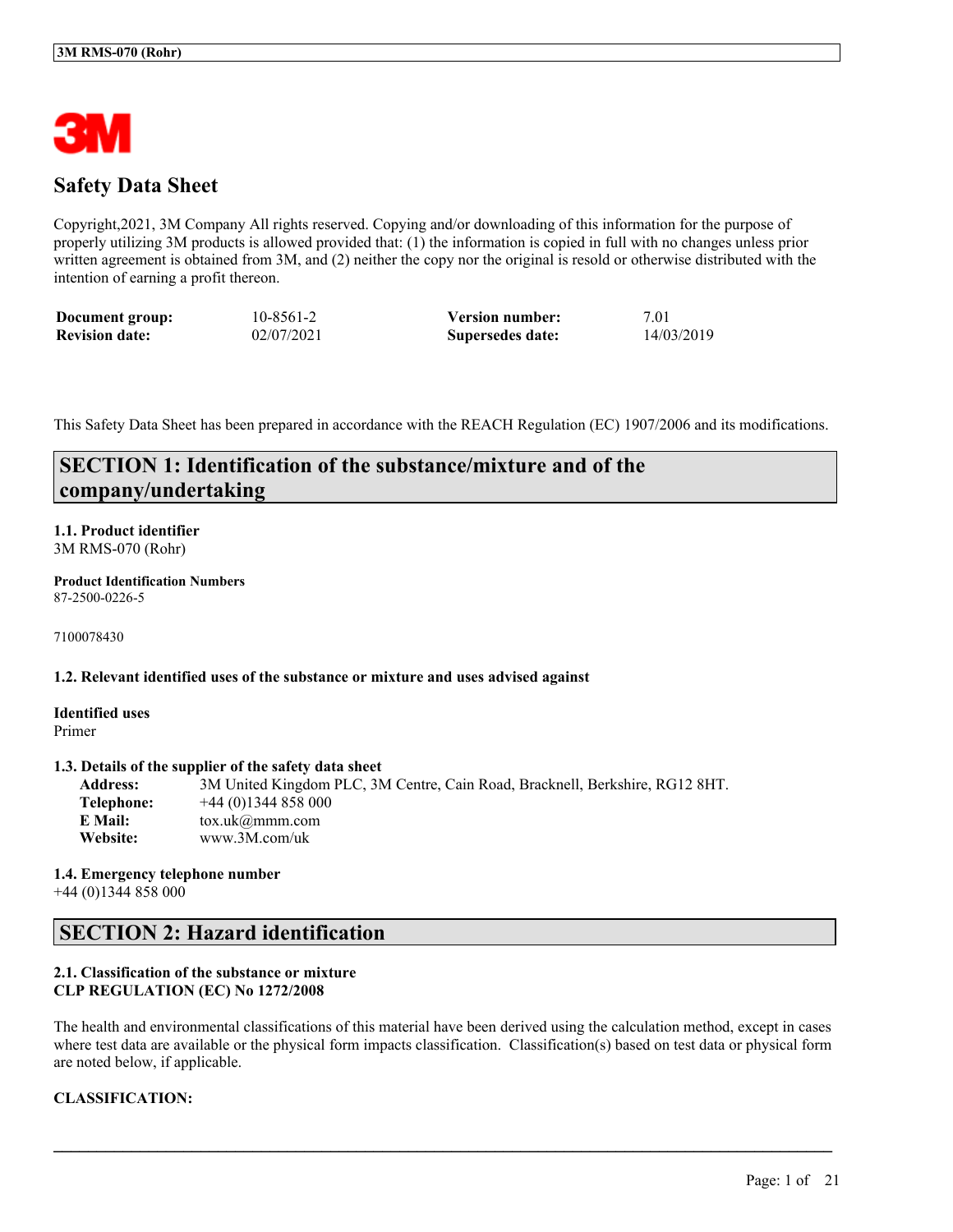Flammable Liquid, Category 2 - Flam. Liq. 2; H225 Serious Eye Damage/Eye Irritation, Category 2 - Eye Irrit. 2; H319 Skin Sensitization, Category 1 - Skin Sens. 1; H317 Specific Target Organ Toxicity-Single Exposure, Category 3 - STOT SE 3; H336

For full text of H phrases, see Section 16.

## **2.2. Label elements CLP REGULATION (EC) No 1272/2008**

## **SIGNAL WORD**

DANGER.

#### **Symbols**

GHS02 (Flame) |GHS07 (Exclamation mark) |

## **Pictograms**



#### **Ingredients:**

| Ingredient                                      | CAS Nbr        | EC No.          | $\%$ by Wt    |
|-------------------------------------------------|----------------|-----------------|---------------|
| butanone                                        | 78-93-3        | $201 - 159 - 0$ | -90<br>$80 -$ |
| Formaldehyde, oligomeric reaction products with | 9003-35-4      | 500-005-2       | < 10          |
| phenol<br>methenamine                           | $100 - 97 - 0$ | 202-905-8       |               |

#### **HAZARD STATEMENTS:**

| H <sub>225</sub> | Highly flammable liquid and vapour.  |
|------------------|--------------------------------------|
| H319             | Causes serious eye irritation.       |
| H317             | May cause an allergic skin reaction. |
| H <sub>336</sub> | May cause drowsiness or dizziness.   |

## **PRECAUTIONARY STATEMENTS**

| <b>Prevention:</b>   |                                                                                                                                     |
|----------------------|-------------------------------------------------------------------------------------------------------------------------------------|
| P <sub>2</sub> 10    | Keep away from heat, hot surfaces, sparks, open flames and other ignition sources. No smoking.                                      |
| <b>P261E</b>         | Avoid breathing vapour or spray.                                                                                                    |
| <b>P280E</b>         | Wear protective gloves.                                                                                                             |
| <b>Response:</b>     |                                                                                                                                     |
| $P305 + P351 + P338$ | IF IN EYES: Rinse cautiously with water for several minutes. Remove contact lenses, if<br>present and easy to do. Continue rinsing. |
| $P333 + P313$        | If skin irritation or rash occurs: Get medical advice/attention.                                                                    |
| $P370 + P378$        | In case of fire: Use a fire fighting agent suitable for flammable liquids such as dry chemical or<br>carbon dioxide to extinguish.  |

 $\mathcal{L}_\mathcal{L} = \mathcal{L}_\mathcal{L} = \mathcal{L}_\mathcal{L} = \mathcal{L}_\mathcal{L} = \mathcal{L}_\mathcal{L} = \mathcal{L}_\mathcal{L} = \mathcal{L}_\mathcal{L} = \mathcal{L}_\mathcal{L} = \mathcal{L}_\mathcal{L} = \mathcal{L}_\mathcal{L} = \mathcal{L}_\mathcal{L} = \mathcal{L}_\mathcal{L} = \mathcal{L}_\mathcal{L} = \mathcal{L}_\mathcal{L} = \mathcal{L}_\mathcal{L} = \mathcal{L}_\mathcal{L} = \mathcal{L}_\mathcal{L}$ 

## **SUPPLEMENTAL INFORMATION:**

## **Supplemental Hazard Statements:**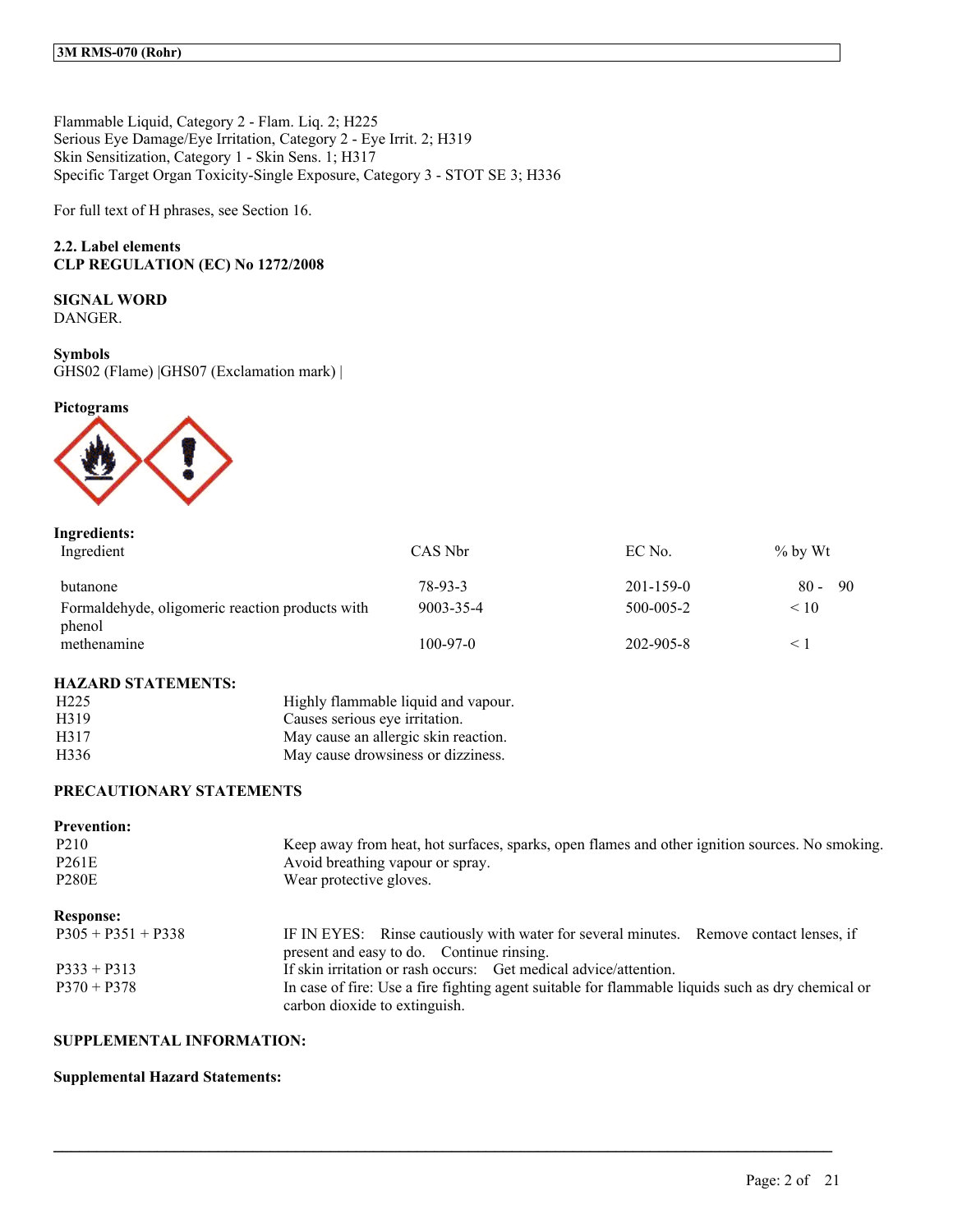EUH066 Repeated exposure may cause skin dryness or cracking.

## **2.3. Other hazards**

None known.

## **SECTION 3: Composition/information on ingredients**

## **3.1. Substances**

Not applicable

## **3.2. Mixtures**

| Ingredient                        | Identifier(s)         | $\frac{0}{0}$ | <b>Classification according to Regulation</b> |
|-----------------------------------|-----------------------|---------------|-----------------------------------------------|
|                                   |                       |               | (EC) No. 1272/2008 [CLP]                      |
| butanone                          | (CAS-No.) 78-93-3     | $80 -$<br>90  | Flam. Liq. 2, H225                            |
|                                   | (EC-No.) 201-159-0    |               | Eye Irrit. 2, H319                            |
|                                   | (REACH-No.) 01-       |               | <b>STOT SE 3, H336</b>                        |
|                                   | 2119457290-43         |               | <b>EUH066</b>                                 |
| Formaldehyde, oligomeric reaction | (CAS-No.) 9003-35-4   | $\leq 10$     | Skin Sens. 1, H317                            |
| products with phenol              | (EC-No.) 500-005-2    |               |                                               |
|                                   |                       |               |                                               |
| Acrylonitrile - butadiene polymer | $(CAS-No.)$ 9003-18-3 | $\leq 5$      | Substance not classified as hazardous         |
|                                   |                       |               |                                               |
| methenamine                       | (CAS-No.) 100-97-0    | $\leq 1$      | Flam. Sol. 2, H228                            |
|                                   | (EC-No.) 202-905-8    |               | Skin Sens. 1B, H317                           |
|                                   |                       |               |                                               |
| acetone                           | $(CAS-No.) 67-64-1$   | < 0.99        | Flam. Liq. 2, H225                            |
|                                   | (EC-No.) 200-662-2    |               | Eye Irrit. 2, H319                            |
|                                   |                       |               | STOT SE 3, H336                               |
|                                   |                       |               | <b>EUH066</b>                                 |
| toluene                           | (CAS-No.) 108-88-3    | $\leq$ 0.99   | Flam. Liq. 2, H225                            |
|                                   | (EC-No.) 203-625-9    |               | Asp. Tox. 1, H304                             |
|                                   |                       |               | Skin Irrit. 2, H315                           |
|                                   |                       |               | Repr. 2, H361d                                |
|                                   |                       |               | STOT SE 3, H336                               |
|                                   |                       |               | <b>STOT RE 2, H373</b>                        |
|                                   |                       |               | Aquatic Chronic 3, H412                       |
| zinc oxide                        | (CAS-No.) 1314-13-2   | < 0.15        | Aquatic Acute 1, H400, M=1                    |
|                                   | (EC-No.) 215-222-5    |               | Aquatic Chronic 1, H410, M=1                  |
|                                   |                       |               |                                               |

Please see section 16 for the full text of any H statements referred to in this section

For information on ingredient occupational exposure limits or PBT or vPvB status, see sections 8 and 12 of this SDS

 $\mathcal{L}_\mathcal{L} = \mathcal{L}_\mathcal{L} = \mathcal{L}_\mathcal{L} = \mathcal{L}_\mathcal{L} = \mathcal{L}_\mathcal{L} = \mathcal{L}_\mathcal{L} = \mathcal{L}_\mathcal{L} = \mathcal{L}_\mathcal{L} = \mathcal{L}_\mathcal{L} = \mathcal{L}_\mathcal{L} = \mathcal{L}_\mathcal{L} = \mathcal{L}_\mathcal{L} = \mathcal{L}_\mathcal{L} = \mathcal{L}_\mathcal{L} = \mathcal{L}_\mathcal{L} = \mathcal{L}_\mathcal{L} = \mathcal{L}_\mathcal{L}$ 

## **SECTION 4: First aid measures**

## **4.1. Description of first aid measures**

## **Inhalation**

Remove person to fresh air. If you feel unwell, get medical attention.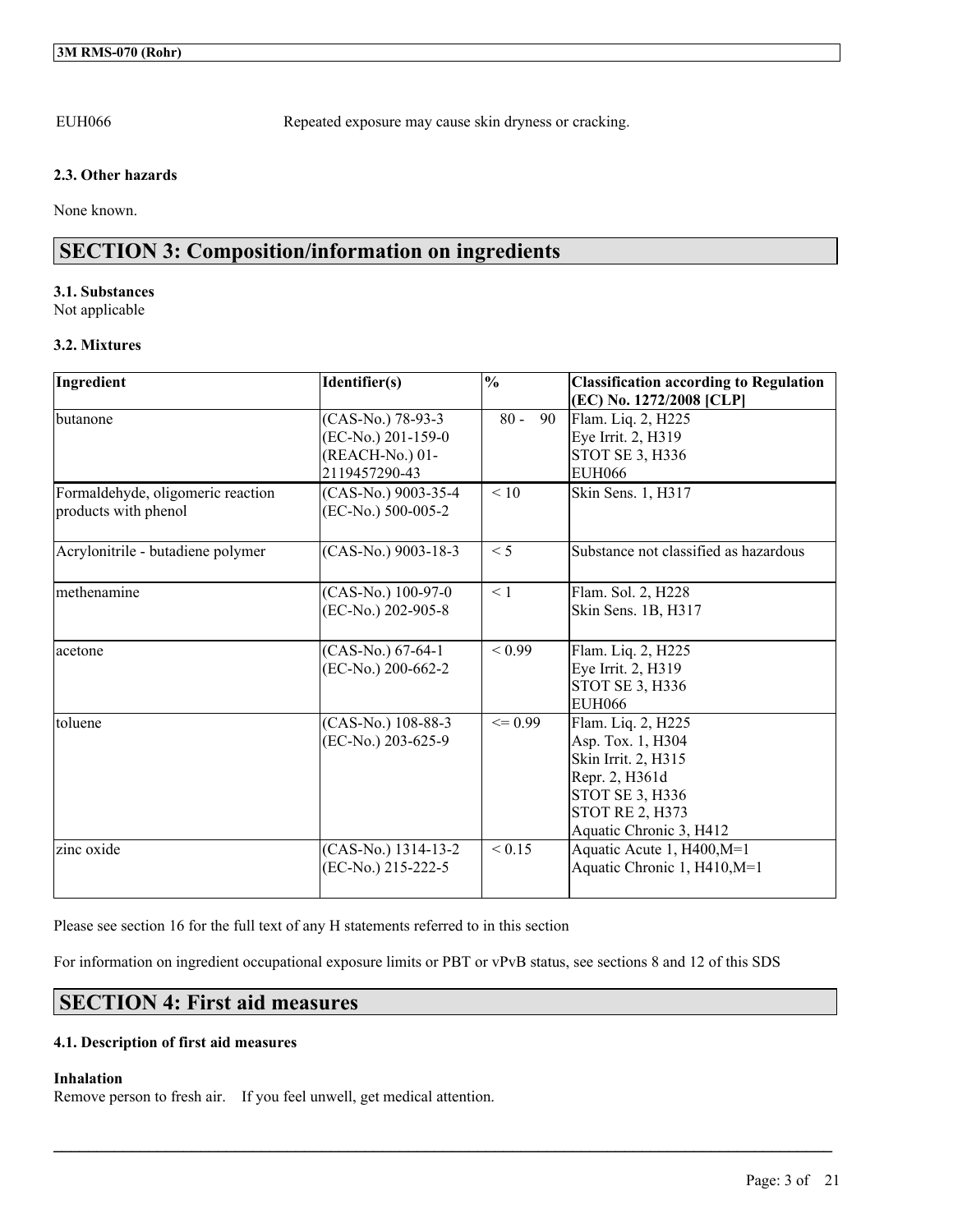### **Skin contact**

Immediately wash with soap and water. Remove contaminated clothing and wash before reuse. If signs/symptoms develop, get medical attention.

## **Eye contact**

Immediately flush with large amounts of water. Remove contact lenses if easy to do. Continue rinsing. Get medical attention.

## **If swallowed**

Rinse mouth. If you feel unwell, get medical attention.

## **4.2. Most important symptoms and effects, both acute and delayed**

The most important symptoms and effects based on the CLP classification include: Allergic skin reaction (redness, swelling, blistering, and itching). Toxic by eye contact. Serious irritation to the eyes (significant redness, swelling, pain, tearing, and impaired vision). Central nervous system depression (headache, dizziness, drowsiness, incoordination, nausea, slurred speech, giddiness, and unconsciousness).

## **4.3. Indication of any immediate medical attention and special treatment required**

Not applicable

## **SECTION 5: Fire-fighting measures**

## **5.1. Extinguishing media**

In case of fire: Use a fire fighting agent suitable for flammable liquids such as dry chemical or carbon dioxide to extinguish.

## **5.2. Special hazards arising from the substance or mixture**

Closed containers exposed to heat from fire may build pressure and explode.

## **Hazardous Decomposition or By-Products**

| Substance           | Condition          |
|---------------------|--------------------|
| Aldehydes.          | During combustion. |
| Hydrocarbons.       | During combustion. |
| Carbon monoxide     | During combustion. |
| Carbon dioxide.     | During combustion. |
| Hydrogen cyanide.   | During combustion. |
| Ketones.            | During combustion. |
| Oxides of nitrogen. | During combustion. |

## **5.3. Advice for fire-fighters**

Water may not effectively extinguish fire; however, it should be used to keep fire-exposed containers and surfaces cool and prevent explosive rupture. Wear full protective clothing, including helmet, self-contained, positive pressure or pressure demand breathing apparatus, bunker coat and pants, bands around arms, waist and legs, face mask, and protective covering for exposed areas of the head.

## **SECTION 6: Accidental release measures**

## **6.1. Personal precautions, protective equipment and emergency procedures**

Evacuate area. Keep away from heat/sparks/open flames/hot surfaces. - No smoking. Use only non-sparking tools. Ventilate the area with fresh air. For large spill, or spills in confined spaces, provide mechanical ventilation to disperse or exhaust vapours, in accordance with good industrial hygiene practice. Warning! A motor could be an ignition source and could cause flammable gases or vapours in the spill area to burn or explode. Refer to other sections of this SDS for information regarding physical and health hazards, respiratory protection, ventilation, and personal protective equipment.

 $\mathcal{L}_\mathcal{L} = \mathcal{L}_\mathcal{L} = \mathcal{L}_\mathcal{L} = \mathcal{L}_\mathcal{L} = \mathcal{L}_\mathcal{L} = \mathcal{L}_\mathcal{L} = \mathcal{L}_\mathcal{L} = \mathcal{L}_\mathcal{L} = \mathcal{L}_\mathcal{L} = \mathcal{L}_\mathcal{L} = \mathcal{L}_\mathcal{L} = \mathcal{L}_\mathcal{L} = \mathcal{L}_\mathcal{L} = \mathcal{L}_\mathcal{L} = \mathcal{L}_\mathcal{L} = \mathcal{L}_\mathcal{L} = \mathcal{L}_\mathcal{L}$ 

## **6.2. Environmental precautions**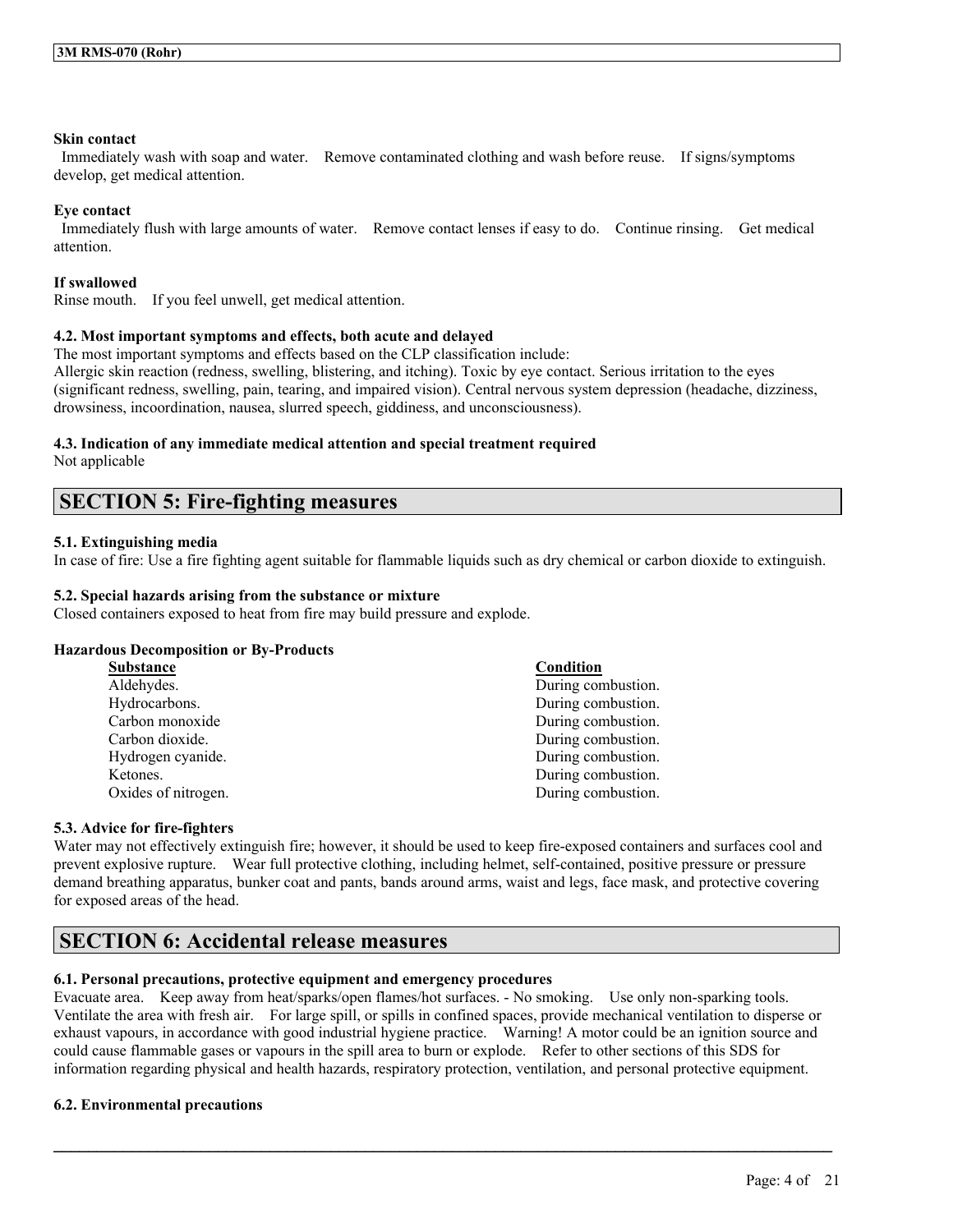Avoid release to the environment. For larger spills, cover drains and build dykes to prevent entry into sewer systems or bodies of water.

## **6.3. Methods and material for containment and cleaning up**

Contain spill. Cover spill area with a fire-extinguishing foam. Working from around the edges of the spill inward, cover with bentonite, vermiculite, or commercially available inorganic absorbent material. Mix in sufficient absorbent until it appears dry. Remember, adding an absorbent material does not remove a physical, health, or environmental hazard. Collect as much of the spilled material as possible using non-sparking tools. Place in a metal container approved for transportation by appropriate authorities. Clean up residue with an appropriate solvent selected by a qualified and authorised person. Ventilate the area with fresh air. Read and follow safety precautions on the solvent label and Safety Data Sheet. Seal the container. Dispose of collected material as soon as possible.

## **6.4. Reference to other sections**

Refer to Section 8 and Section 13 for more information

## **SECTION 7: Handling and storage**

## **7.1. Precautions for safe handling**

For industrial/occupational use only. Not for consumer sale or use. Do not handle until all safety precautions have been read and understood. Keep away from heat/sparks/open flames/hot surfaces. - No smoking. Use only non-sparking tools. Take precautionary measures against static discharge. Do not breathe dust/fume/gas/mist/vapours/spray. Do not get in eyes, on skin, or on clothing. Do not eat, drink or smoke when using this product. Wash thoroughly after handling. Contaminated work clothing should not be allowed out of the workplace. Avoid release to the environment. Wash contaminated clothing before reuse. Avoid contact with oxidising agents (eg. chlorine, chromic acid etc.) Wear low static or properly grounded shoes. Use personal protective equipment (eg. gloves, respirators…) as required. To minimize the risk of ignition, determine applicable electrical classifications for the process using this product and select specific local exhaust ventilation equipment to avoid flammable vapour accumulation. Ground/bond container and receiving equipment if there is potential for static electricity accumulation during transfer.

#### **7.2. Conditions for safe storage including any incompatibilities**

Store in a well-ventilated place. Keep cool. Keep container tightly closed. Store away from heat. Store away from acids. Store away from oxidising agents.

#### **7.3. Specific end use(s)**

See information in Section 7.1 and 7.2 for handling and storage recommendations. See Section 8 for exposure controls and personal protection recommendations.

## **SECTION 8: Exposure controls/personal protection**

#### **8.1 Control parameters**

#### **Occupational exposure limits**

If a component is disclosed in section 3 but does not appear in the table below, an occupational exposure limit is not available for the component.

| Ingredient                        | <b>CAS Nbr</b> | Agency | Limit type                              | <b>Additional comments</b> |
|-----------------------------------|----------------|--------|-----------------------------------------|----------------------------|
| toluene                           | $108 - 88 - 3$ | UK HSC | TWA: 191 mg/m <sup>3</sup> (50 ppm);    | <b>SKIN</b>                |
|                                   |                |        | STEL: $384 \text{ mg/m}^3$ (100 ppm)    |                            |
| DUST, INERT OR NUISANCE 1314-13-2 |                | UK HSC | TWA(as respirable dust):4               |                            |
|                                   |                |        | $mg/m3$ ; TWA(as inhalable              |                            |
|                                   |                |        | $dust$ :10 mg/m3                        |                            |
| acetone                           | $67-64-1$      | UK HSC | TWA:1210 mg/m <sup>3</sup> (500)        |                            |
|                                   |                |        | ppm);STEL:3620 mg/m <sup>3</sup> (1500) |                            |
|                                   |                |        | ppm)                                    |                            |
| butanone                          | 78-93-3        | UK HSC | TWA: $600 \text{ mg/m}^3$ (200 ppm);    | <b>SKIN</b>                |
|                                   |                |        | STEL: $899 \text{ mg/m}^3$ (300 ppm)    |                            |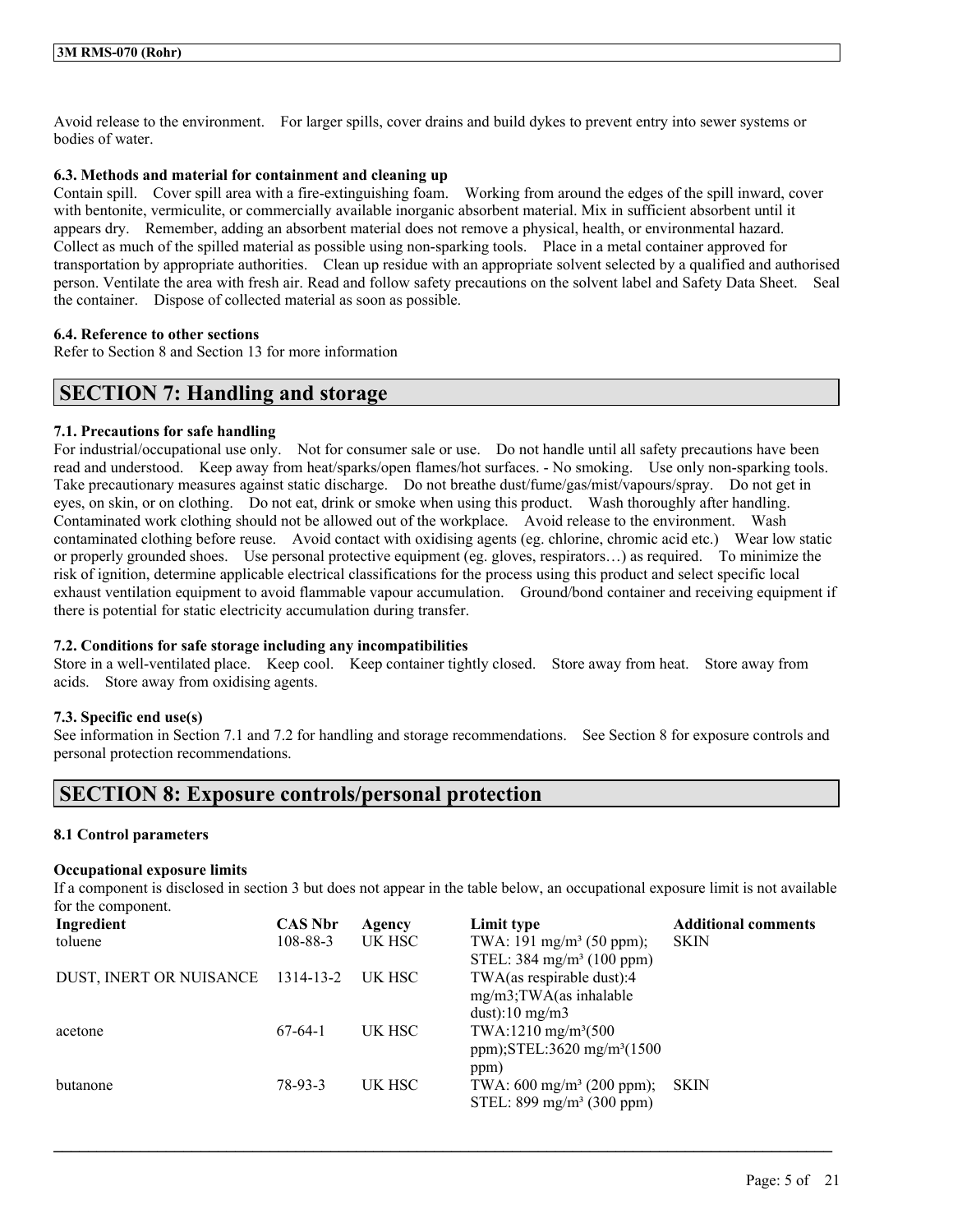UK HSC : UK Health and Safety Commission TWA: Time-Weighted-Average STEL: Short Term Exposure Limit CEIL: Ceiling

#### **Biological limit values**

| Ingredient | CAS<br>Nbr | Agency                          | Determinant Biological | <b>Specimen</b> | Sampling<br>Time | Value     | <b>Additional</b><br>comments |
|------------|------------|---------------------------------|------------------------|-----------------|------------------|-----------|-------------------------------|
| butanone   |            | 78-93-3 UK EH40<br><b>BMGVs</b> | Butan-2-one            | Urine           | EOS.             | 70 umol/L |                               |

UK EH40 BMGVs : UK. EH40 Biological Monitoring Guidance Values (BMGVs) EOS: End of shift.

#### **Derived no effect level (DNEL)**

| Ingredient | Degradation<br>Product | <b>Population</b> | Human exposure<br>pattern                                        | <b>DNEL</b>          |
|------------|------------------------|-------------------|------------------------------------------------------------------|----------------------|
| butanone   |                        | Worker            | Dermal, Long-term<br>exposure (8 hours),<br>Systemic effects     | $1,161$ mg/kg bw/d   |
| butanone   |                        | Worker            | Inhalation, Long-term<br>exposure (8 hours),<br>Systemic effects | $600 \text{ mg/m}^3$ |

## **Predicted no effect concentrations (PNEC)**

| Ingredient | Degradation<br>Product | Compartment                    | <b>PNEC</b>               |
|------------|------------------------|--------------------------------|---------------------------|
| butanone   |                        | Agricultural soil              | $22.5 \text{ mg/kg}$ d.w. |
| butanone   |                        | Freshwater                     | 55.8 mg/l                 |
| butanone   |                        | Freshwater sediments           | 284.7 mg/kg d.w.          |
| butanone   |                        | Intermittent releases to water | 55.8 mg/l                 |
| butanone   |                        | Marine water                   | 55.8 mg/l                 |
| butanone   |                        | Marine water sediments         | 284.7 mg/kg d.w.          |
| butanone   |                        | <b>Sewage Treatment Plant</b>  | $709$ mg/l                |

**Recommended monitoring procedures:**Information on recommended monitoring procedures can be obtained from UK **HSC** 

#### **8.2. Exposure controls**

In addition, refer to the annex for more information.

#### **8.2.1. Engineering controls**

Provide ventilated enclosure for heat curing. Curing enclosures must be exhausted to outdoors or to a suitable emission control device. Use general dilution ventilation and/or local exhaust ventilation to control airborne exposures to below relevant Exposure Limits and/or control dust/fume/gas/mist/vapours/spray. If ventilation is not adequate, use respiratory protection equipment. Use explosion-proof ventilation equipment.

## **8.2.2. Personal protective equipment (PPE)**

## **Eye/face protection**

Select and use eye/face protection to prevent contact based on the results of an exposure assessment. The following eye/face protection(s) are recommended: Full face shield.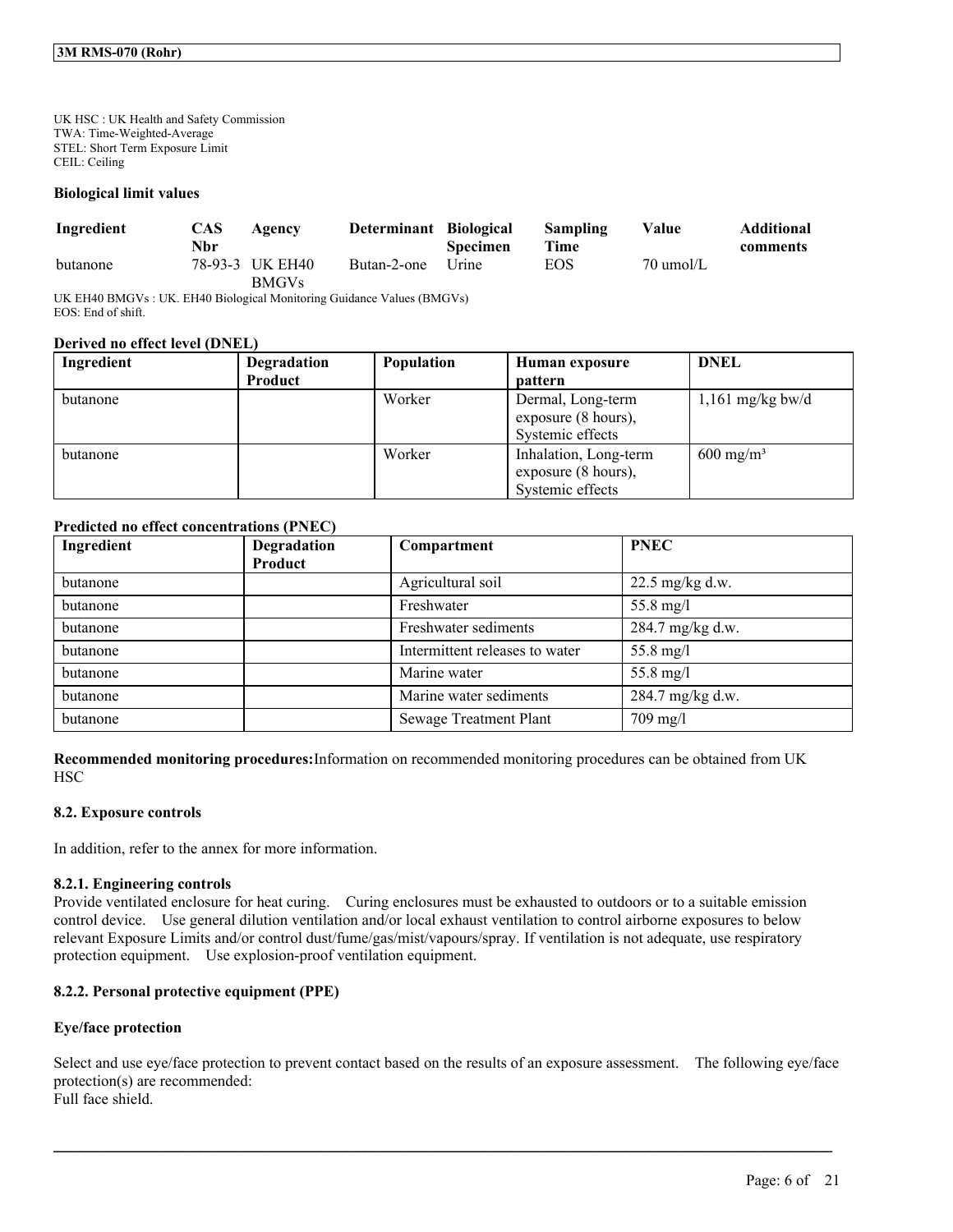Indirect vented goggles.

*Applicable Norms/Standards* Use eye/face protection conforming to EN 166

## **Skin/hand protection**

Select and use gloves and/or protective clothing approved to relevant local standards to prevent skin contact based on the results of an exposure assessment. Selection should be based on use factors such as exposure levels, concentration of the substance or mixture, frequency and duration, physical challenges such as temperature extremes, and other use conditions. Consult with your glove and/or protective clothing manufacturer for selection of appropriate compatible gloves/protective clothing. Note: Nitrile gloves may be worn over polymer laminate gloves to improve dexterity. Gloves made from the following material(s) are recommended:

Polymer laminate No data available No data available

**Material Thickness (mm) Breakthrough Time**

*Applicable Norms/Standards* Use gloves tested to EN 374

If this product is used in a manner that presents a higher potential for exposure (eg. spraying, high splash potential etc.), then use of protective coveralls may be necessary. Select and use body protection to prevent contact based on the results of an exposure assessment. The following protective clothing material(s) are recommended: Apron - polymer laminate

## **Respiratory protection**

An exposure assessment may be needed to decide if a respirator is required. If a respirator is needed, use respirators as part of a full respiratory protection program. Based on the results of the exposure assessment, select from the following respirator type(s) to reduce inhalation exposure:

Half facepiece or full facepiece air-purifying respirator suitable for organic vapours and particulates

For questions about suitability for a specific application, consult with your respirator manufacturer.

*Applicable Norms/Standards* Use a respirator conforming to EN 140 or EN 136: filter types A & P

## **8.2.3. Environmental exposure controls**

Refer to Annex

## **SECTION 9: Physical and chemical properties**

## **9.1. Information on basic physical and chemical properties**

| <b>Physical state</b>            | Liquid.                                                                                     |
|----------------------------------|---------------------------------------------------------------------------------------------|
| <b>Colour</b>                    | Tan                                                                                         |
| Odor                             | Ketones.                                                                                    |
| <b>Odour threshold</b>           | No data available.                                                                          |
| Melting point/freezing point     | Not applicable.                                                                             |
| Boiling point/boiling range      | 79.4 °C [@ 101,325 Pa ] [Details: CONDITIONS: (MEK)]                                        |
| Flammability (solid, gas)        | Not applicable.                                                                             |
| <b>Flammable Limits(LEL)</b>     | 1.8 % volume $\lceil (a) 21.1 \, \text{°C} \rceil$ [ <i>Test Method:</i> Estimated]         |
| <b>Flammable Limits(UEL)</b>     | 11.5 % volume $\lceil (\partial_2 21.1 \text{ °C}) \rceil$ [ <i>Test Method:</i> Estimated] |
| <b>Flash point</b>               | -6.7 °C [ <i>Test Method</i> :Closed Cup]                                                   |
| <b>Autoignition temperature</b>  | 403.9 °C [Test Method: Estimated]                                                           |
| <b>Decomposition temperature</b> | No data available.                                                                          |
| рH                               | substance/mixture is non-soluble (in water)                                                 |
| <b>Kinematic Viscosity</b>       | 15.6626506024096 mm <sup>2</sup> /sec                                                       |
|                                  |                                                                                             |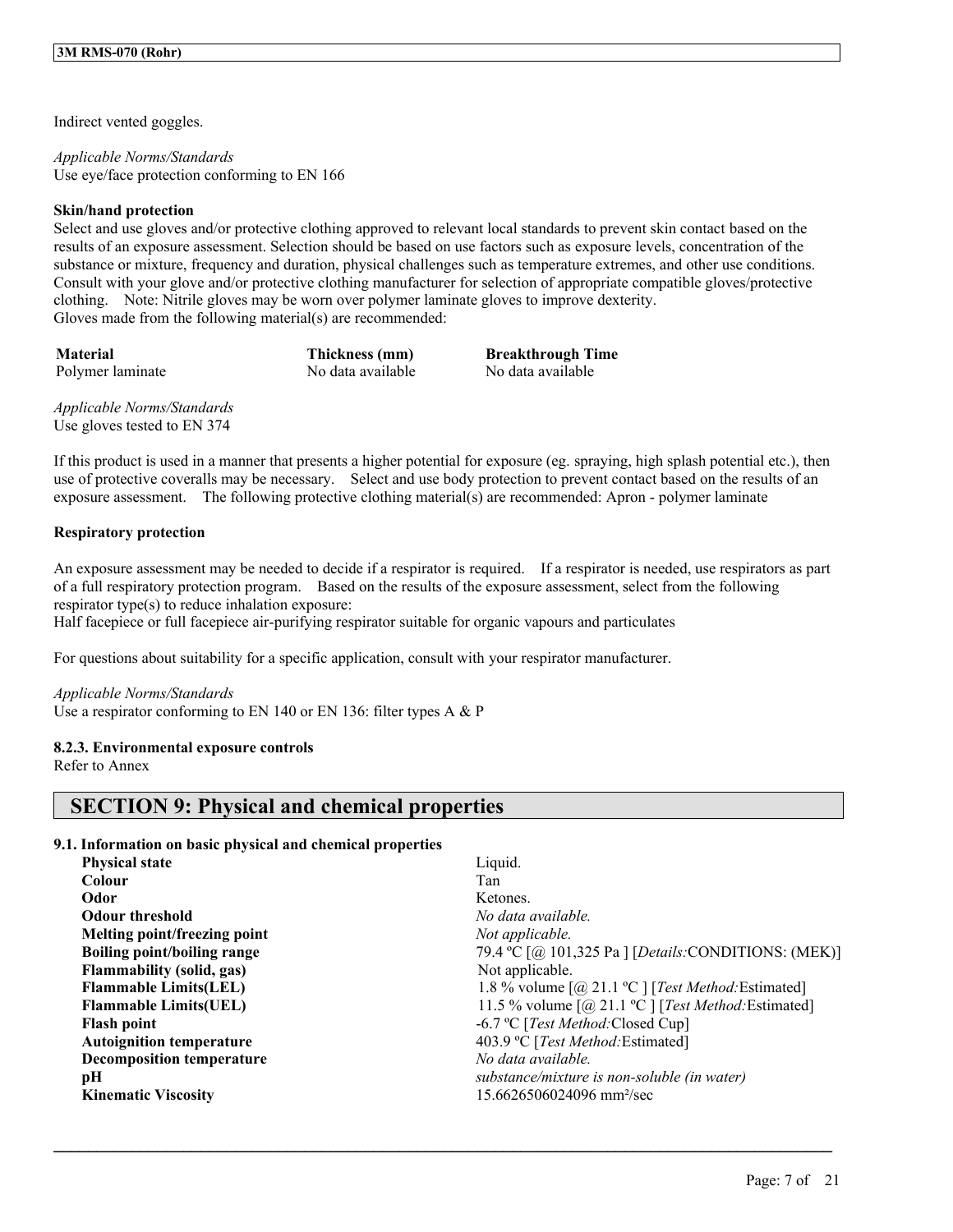**Water solubility** Nil **Solubility- non-water** *No data available.* **Partition coefficient: n-octanol/water** *No data available.* **Density** 0.83 g/ml  $\lceil (\partial_2 21.1 \, ^\circ \text{C}) \rceil$ **Relative density** 0.83 [*Ref Std:*WATER=1] **Relative Vapor Density** 2.5 [*Ref Std:*AIR=1]

**9.2. Other information**

| 9.2.2 Other safety characteristics   |        |
|--------------------------------------|--------|
| <b>EU Volatile Organic Compounds</b> | No de  |
| <b>Evaporation rate</b>              | 27     |
| Percent volatile                     | $91\%$ |

**Vapour pressure** 10,665.8 Pa [@ 20 °C ] [*Test Method:* Estimated]

**EU Volatile Organic Compounds** *No data available.* **Evaporation rate** 2.7 [*Ref Std:*ETHER=1]

## **SECTION 10: Stability and reactivity**

#### **10.1 Reactivity**

This material may be reactive with certain agents under certain conditions - see the remaining headings in this section

## **10.2 Chemical stability**

Stable.

## **10.3 Possibility of hazardous reactions**

Hazardous polymerisation will not occur.

**10.4 Conditions to avoid Heat** 

**10.5 Incompatible materials** Strong oxidising agents.

## **10.6 Hazardous decomposition products**

**Substance Condition**

None known.

Refer to section 5.2 for hazardous decomposition products during combustion.

## **SECTION 11: Toxicological information**

The information below may not agree with the EU material classification in Section 2 and/or the ingredient classifications in Section 3 if specific ingredient classifications are mandated by a competent authority. In addition, statements and data presented in Section 11 are based on UN GHS calculation rules and classifications derived from **internal hazard assessments.**

**11.1. Information on hazard classes as defined in Regulation (EC) No 1272/2008**

**Signs and Symptoms of Exposure**

#### Based on test data and/or information on the components, this material may produce the following health effects:

## **Inhalation**

May be harmful if inhaled. Respiratory tract irritation: Signs/symptoms may include cough, sneezing, nasal discharge,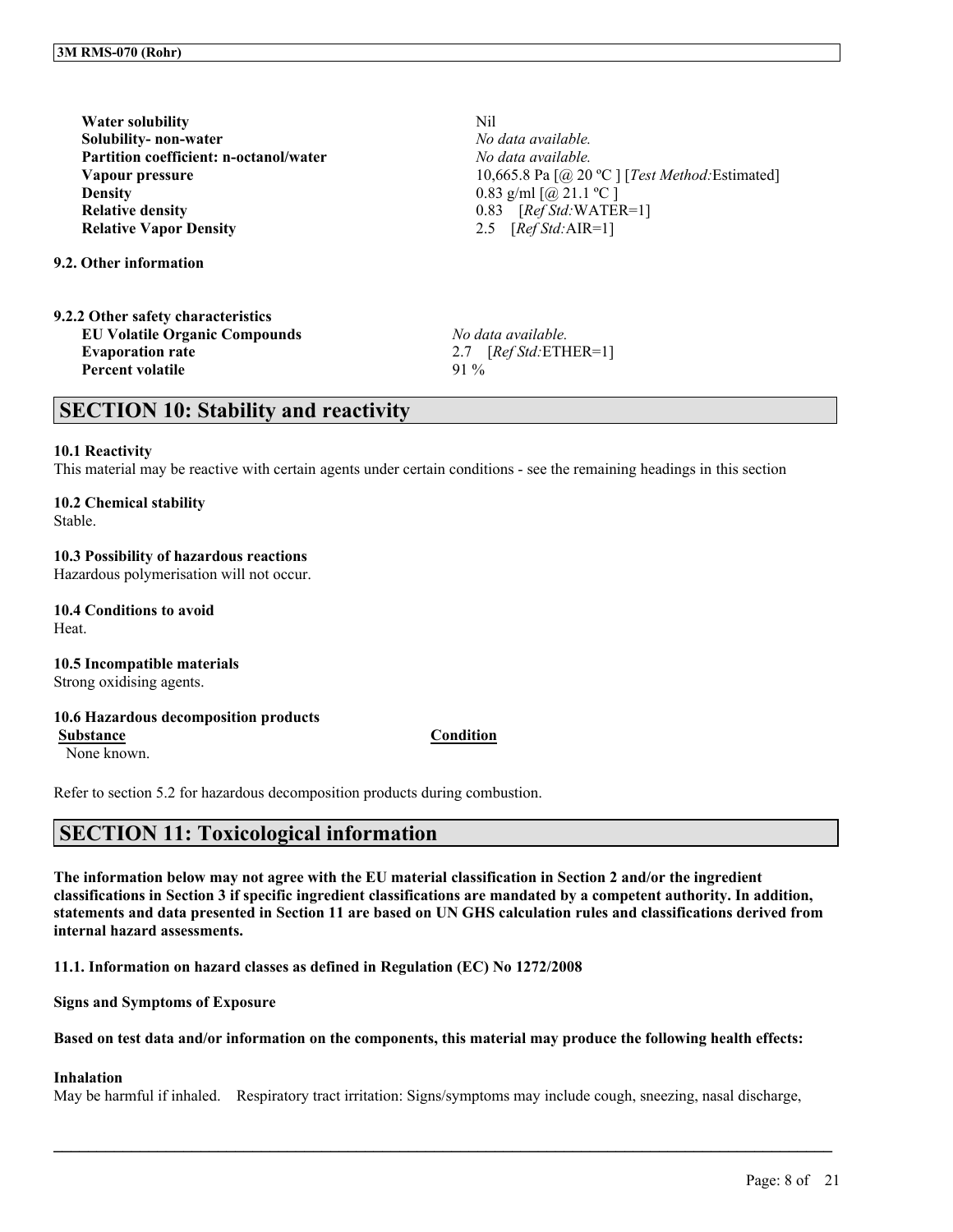headache, hoarseness, and nose and throat pain. May cause additional health effects (see below).

#### **Skin contact**

Contact with the skin during product use is not expected to result in significant irritation. Allergic skin reaction (non-photo induced): Signs/symptoms may include redness, swelling, blistering, and itching.

#### **Eye contact**

Severe eye irritation: Signs/symptoms may include significant redness, swelling, pain, tearing, cloudy appearance of the cornea, and impaired vision.

#### **Ingestion**

May be harmful if swallowed.

Gastrointestinal irritation: Signs/symptoms may include abdominal pain, stomach upset, nausea, vomiting and diarrhoea. May cause additional health effects (see below).

#### **Additional Health Effects:**

#### **Single exposure may cause target organ effects:**

Central nervous system (CNS) depression: Signs/symptoms may include headache, dizziness, drowsiness, incoordination, nausea, slowed reaction time, slurred speech, giddiness, and unconsciousness.

## **Reproductive/Developmental Toxicity:**

Contains a chemical or chemicals which can cause birth defects or other reproductive harm.

#### **Toxicological Data**

If a component is disclosed in section 3 but does not appear in a table below, either no data are available for that endpoint or the data are not sufficient for classification.

#### **Acute Toxicity**

| Name                                                   | Route       | <b>Species</b> | Value                                                |
|--------------------------------------------------------|-------------|----------------|------------------------------------------------------|
| Overall product                                        | Inhalation- |                | No data available; calculated ATE20 - 50 mg/l        |
|                                                        | Vapour(4)   |                |                                                      |
|                                                        | hr)         |                |                                                      |
| Overall product                                        | Ingestion   |                | No data available; calculated ATE2,000 - 5,000 mg/kg |
| butanone                                               | Dermal      | Rabbit         | LD50 > 8,050 mg/kg                                   |
| butanone                                               | Inhalation- | Rat            | LC50 34.5 mg/l                                       |
|                                                        | Vapour (4   |                |                                                      |
|                                                        | hours)      |                |                                                      |
| butanone                                               | Ingestion   | Rat            | LD50 $2,737$ mg/kg                                   |
| Formaldehyde, oligomeric reaction products with phenol | Dermal      | Rat            | $LD50 > 2,000$ mg/kg                                 |
| Formaldehyde, oligomeric reaction products with phenol | Ingestion   | Rat            | $LD50 > 2,900$ mg/kg                                 |
| Acrylonitrile - butadiene polymer                      | Dermal      | Rabbit         | $LD50 > 15,000$ mg/kg                                |
| Acrylonitrile - butadiene polymer                      | Ingestion   | Rat            | $LD50 > 30,000$ mg/kg                                |
| toluene                                                | Dermal      | Rat            | $LD50$ 12,000 mg/kg                                  |
| toluene                                                | Inhalation- | Rat            | $LC50$ 30 mg/l                                       |
|                                                        | Vapour (4   |                |                                                      |
|                                                        | hours)      |                |                                                      |
| toluene                                                | Ingestion   | Rat            | LD50<br>$5,550$ mg/kg                                |
| methenamine                                            | Dermal      | Rabbit         | $LD50 > 2,000$ mg/kg                                 |
| methenamine                                            | Ingestion   | Rat            | $LD50$ 9,200 mg/kg                                   |
| acetone                                                | Dermal      | Rabbit         | $LD50 > 15,688$ mg/kg                                |
| acetone                                                | Inhalation- | Rat            | LC50 $76$ mg/l                                       |
|                                                        | Vapour (4   |                |                                                      |
|                                                        | hours)      |                |                                                      |
| acetone                                                | Ingestion   | Rat            | LD50 $5,800$ mg/kg                                   |
| zinc oxide                                             | Dermal      |                | LD50 estimated to be $> 5,000$ mg/kg                 |
| zinc oxide                                             | Inhalation- | Rat            | $LC50 > 5.7$ mg/l                                    |
|                                                        | Dust/Mist   |                |                                                      |
|                                                        | (4 hours)   |                |                                                      |
| zinc oxide                                             | Ingestion   | Rat            | $LD50 > 5,000$ mg/kg                                 |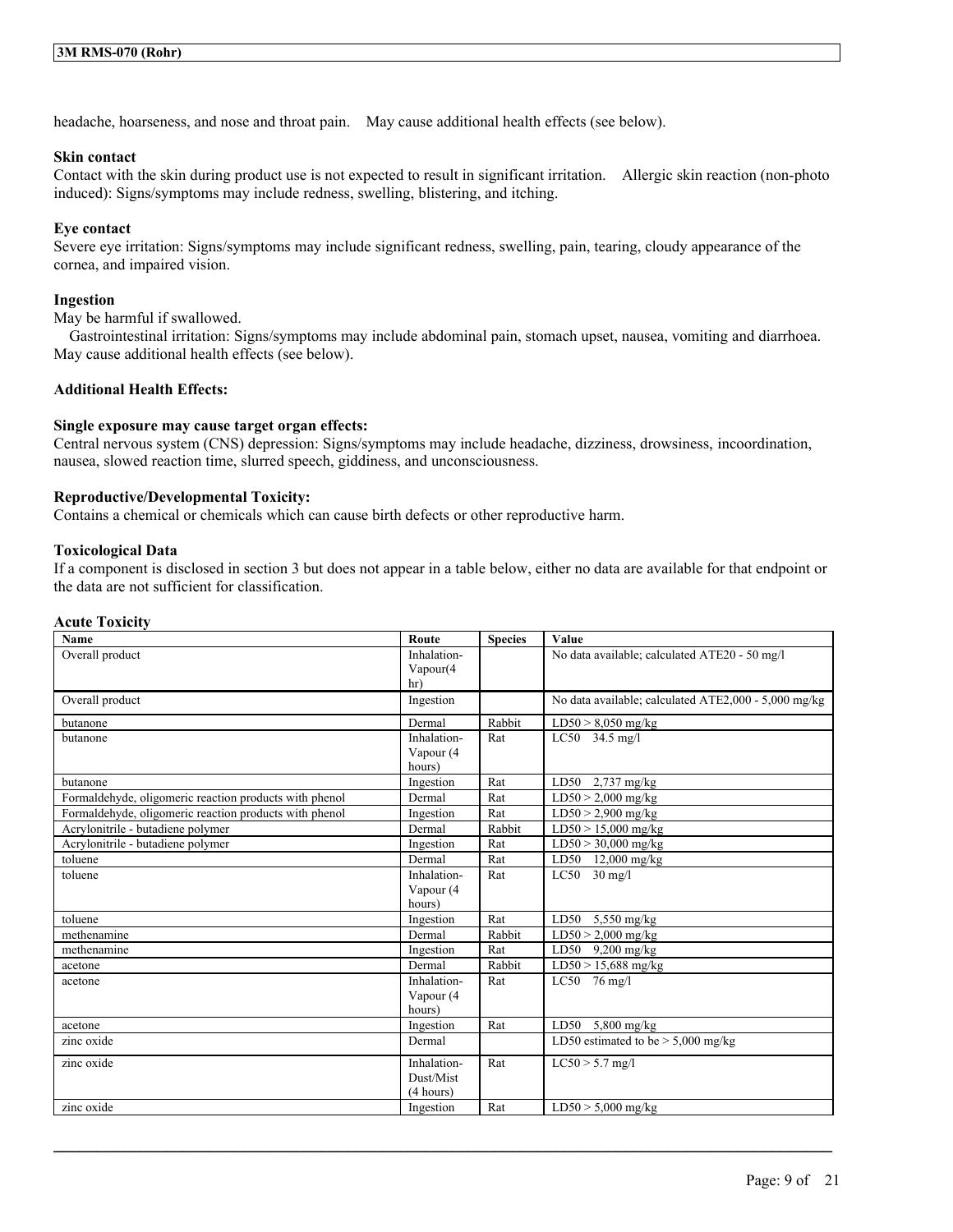## ATE = acute toxicity estimate

## **Skin Corrosion/Irritation**

| Name                                                   | <b>Species</b> | Value                     |
|--------------------------------------------------------|----------------|---------------------------|
|                                                        |                |                           |
| butanone                                               | Rabbit         | Minimal irritation        |
| Formaldehyde, oligomeric reaction products with phenol | Human          | Mild irritant             |
|                                                        | and            |                           |
|                                                        | animal         |                           |
| Acrylonitrile - butadiene polymer                      | Professio      | No significant irritation |
|                                                        | nal            |                           |
|                                                        | judgemen       |                           |
|                                                        |                |                           |
| toluene                                                | Rabbit         | Irritant                  |
| methenamine                                            | Rabbit         | No significant irritation |
| acetone                                                | Mouse          | Minimal irritation        |
| zinc oxide                                             | Human          | No significant irritation |
|                                                        | and            |                           |
|                                                        | animal         |                           |

## **Serious Eye Damage/Irritation**

| Name                                                   | <b>Species</b> | Value                     |
|--------------------------------------------------------|----------------|---------------------------|
|                                                        |                |                           |
| butanone                                               | Rabbit         | Severe irritant           |
| Formaldehyde, oligomeric reaction products with phenol | Human          | Moderate irritant         |
|                                                        | and            |                           |
|                                                        | animal         |                           |
| Acrylonitrile - butadiene polymer                      | Professio      | No significant irritation |
|                                                        | nal            |                           |
|                                                        | judgemen       |                           |
|                                                        |                |                           |
| toluene                                                | Rabbit         | Moderate irritant         |
| methenamine                                            | Rabbit         | No significant irritation |
| acetone                                                | Rabbit         | Severe irritant           |
| zinc oxide                                             | Rabbit         | Mild irritant             |

## **Skin Sensitisation**

| Name                                                   | <b>Species</b> | Value          |
|--------------------------------------------------------|----------------|----------------|
|                                                        |                |                |
| Formaldehyde, oligomeric reaction products with phenol | Human          | Sensitising    |
|                                                        | and            |                |
|                                                        | animal         |                |
| toluene                                                | Guinea         | Not classified |
|                                                        | pig            |                |
| methenamine                                            | Multiple       | Sensitising    |
|                                                        | animal         |                |
|                                                        | species        |                |
| zinc oxide                                             | Guinea         | Not classified |
|                                                        | pig            |                |

## **Respiratory Sensitisation**

| <b>Name</b>                                               | <b>Species</b> | Value                               |
|-----------------------------------------------------------|----------------|-------------------------------------|
|                                                           |                |                                     |
| oligomeric reaction products with phenol<br>Formaldehyde, | Human          | $\cdot$ $\sim$<br>classified<br>Not |

## **Germ Cell Mutagenicity**

| Name     | Route    | Value         |
|----------|----------|---------------|
|          |          |               |
| butanone | In Vitro | Not mutagenic |
| toluene  | In Vitro | Not mutagenic |
| toluene  | In vivo  | Not mutagenic |
| acetone  | In vivo  | Not mutagenic |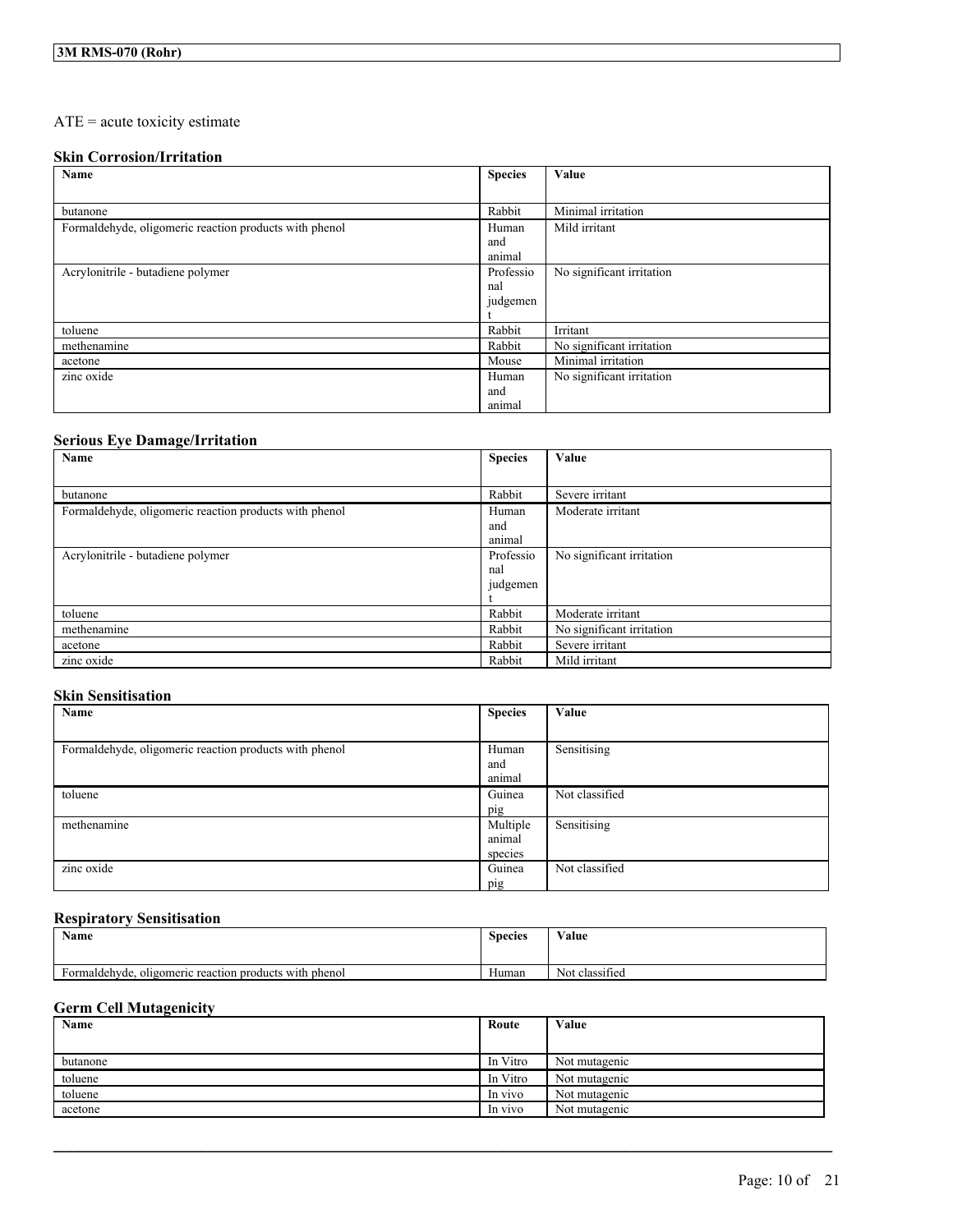## **3M RMS-070 (Rohr)**

| acetone    | In Vitro | Some positive data exist, but the data are not<br>sufficient for classification |
|------------|----------|---------------------------------------------------------------------------------|
| zinc oxide | In Vitro | Some positive data exist, but the data are not<br>sufficient for classification |
| zinc oxide | In vivo  | Some positive data exist, but the data are not<br>sufficient for classification |

## **Carcinogenicity**

| Name     | Route                    | <b>Species</b>                | Value                                                                           |
|----------|--------------------------|-------------------------------|---------------------------------------------------------------------------------|
| butanone | Inhalation               | Human                         | Not carcinogenic                                                                |
| toluene  | Dermal                   | Mouse                         | Some positive data exist, but the data are not<br>sufficient for classification |
| toluene  | Ingestion                | Rat                           | Some positive data exist, but the data are not<br>sufficient for classification |
| toluene  | Inhalation               | Mouse                         | Some positive data exist, but the data are not<br>sufficient for classification |
| acetone  | <b>Not</b><br>specified. | Multiple<br>animal<br>species | Not carcinogenic                                                                |

## **Reproductive Toxicity**

## **Reproductive and/or Developmental Effects**

| Name       | Route      | Value                                                 | <b>Species</b>                | <b>Test result</b>            | <b>Exposure</b><br><b>Duration</b>   |
|------------|------------|-------------------------------------------------------|-------------------------------|-------------------------------|--------------------------------------|
| butanone   | Inhalation | Not classified for development                        | Rat                           | LOAEL 8.8<br>mg/l             | during<br>gestation                  |
| toluene    | Inhalation | Not classified for female reproduction                | Human                         | <b>NOAEL Not</b><br>available | occupational<br>exposure             |
| toluene    | Inhalation | Not classified for male reproduction                  | Rat                           | <b>NOAEL 2.3</b><br>mg/l      | l generation                         |
| toluene    | Ingestion  | Toxic to development                                  | Rat                           | <b>LOAEL 520</b><br>mg/kg/day | during<br>gestation                  |
| toluene    | Inhalation | Toxic to development                                  | Human                         | <b>NOAEL Not</b><br>available | poisoning<br>and/or abuse            |
| acetone    | Ingestion  | Not classified for male reproduction                  | Rat                           | NOAEL<br>1,700<br>mg/kg/day   | 13 weeks                             |
| acetone    | Inhalation | Not classified for development                        | Rat                           | <b>NOAEL 5.2</b><br>mg/l      | during<br>organogenesis              |
| zinc oxide | Ingestion  | Not classified for reproduction and/or<br>development | Multiple<br>animal<br>species | <b>NOAEL 125</b><br>mg/kg/day | premating $&$<br>during<br>gestation |

## **Target Organ(s)**

## **Specific Target Organ Toxicity - single exposure**

| Name                                               | Route      | <b>Target Organ(s)</b>               | Value                                                                              | <b>Species</b>                    | <b>Test result</b>            | <b>Exposure</b><br><b>Duration</b> |
|----------------------------------------------------|------------|--------------------------------------|------------------------------------------------------------------------------------|-----------------------------------|-------------------------------|------------------------------------|
| butanone                                           | Inhalation | central nervous<br>system depression | May cause drowsiness or<br>dizziness                                               | official<br>classifica<br>tion    | <b>NOAEL Not</b><br>available |                                    |
| butanone                                           | Inhalation | respiratory irritation               | Some positive data exist, but the<br>data are not sufficient for<br>classification | Human                             | <b>NOAEL Not</b><br>available |                                    |
| butanone                                           | Ingestion  | central nervous<br>system depression | May cause drowsiness or<br>dizziness                                               | Professio<br>nal<br>judgeme<br>nt | <b>NOAEL Not</b><br>available |                                    |
| butanone                                           | Ingestion  | liver                                | Not classified                                                                     | Rat                               | <b>NOAEL Not</b><br>available | not applicable                     |
| butanone                                           | Ingestion  | kidney and/or<br>bladder             | Not classified                                                                     | Rat                               | LOAEL<br>$1,080$ mg/kg        | not applicable                     |
| Formaldehyde, oligomeric<br>reaction products with | Inhalation | respiratory irritation               | Some positive data exist, but the<br>data are not sufficient for                   | Human<br>and                      | <b>NOAEL Not</b><br>available |                                    |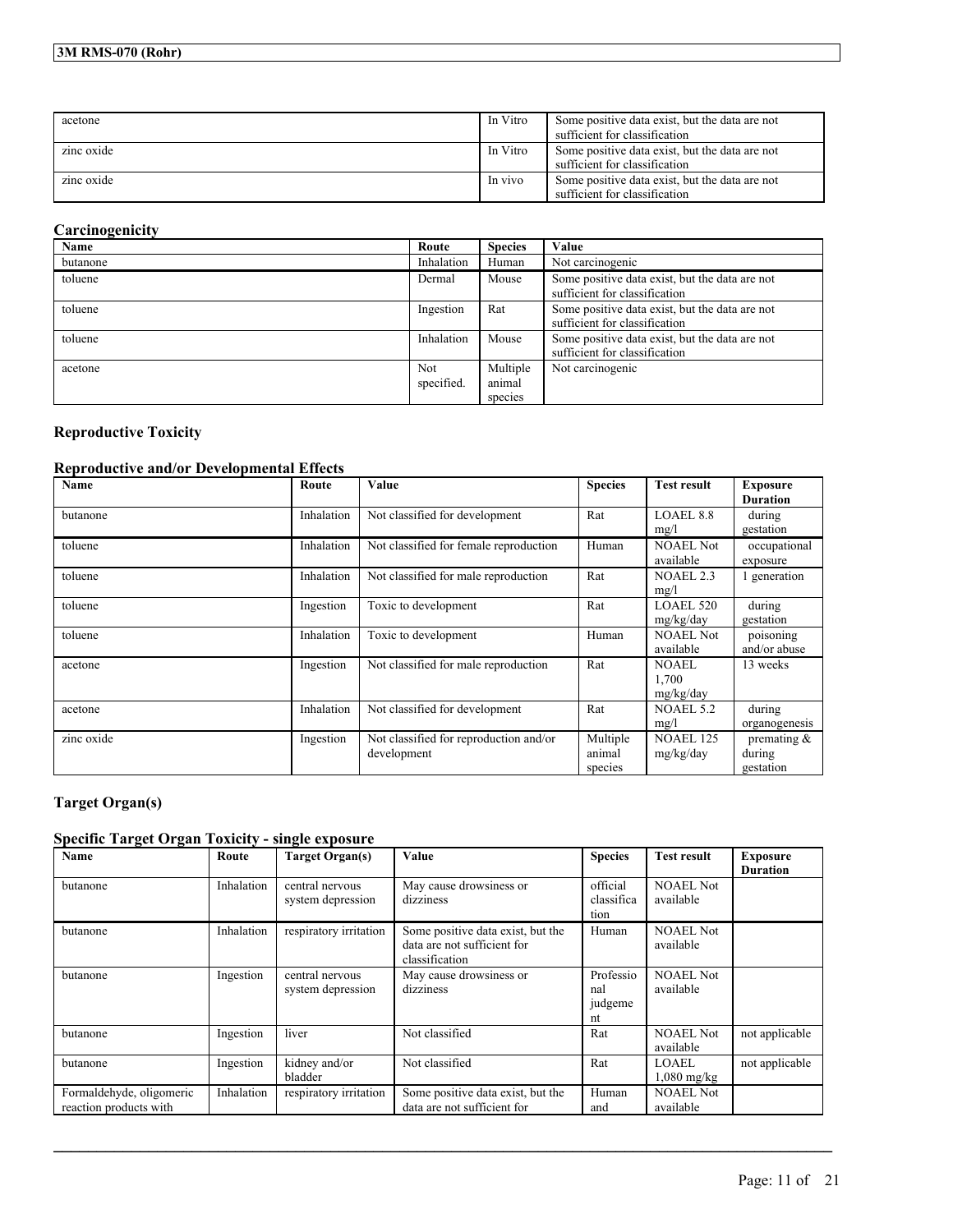| phenol  |            |                        | classification                    | animal |                      |              |
|---------|------------|------------------------|-----------------------------------|--------|----------------------|--------------|
| toluene | Inhalation | central nervous        | May cause drowsiness or           | Human  | <b>NOAEL Not</b>     |              |
|         |            | system depression      | dizziness                         |        | available            |              |
| toluene | Inhalation | respiratory irritation | Some positive data exist, but the | Human  | NOAEL Not            |              |
|         |            |                        | data are not sufficient for       |        | available            |              |
|         |            |                        | classification                    |        |                      |              |
| toluene | Inhalation | immune system          | Not classified                    | Mouse  | <b>NOAEL</b>         | 3 hours      |
|         |            |                        |                                   |        | $0.004 \text{ mg/l}$ |              |
| toluene | Ingestion  | central nervous        | May cause drowsiness or           | Human  | <b>NOAEL Not</b>     | poisoning    |
|         |            | system depression      | dizziness                         |        | available            | and/or abuse |
| acetone | Inhalation | central nervous        | May cause drowsiness or           | Human  | <b>NOAEL Not</b>     |              |
|         |            | system depression      | dizziness                         |        | available            |              |
| acetone | Inhalation | respiratory irritation | Some positive data exist, but the | Human  | <b>NOAEL</b> Not     |              |
|         |            |                        | data are not sufficient for       |        | available            |              |
|         |            |                        | classification                    |        |                      |              |
| acetone | Inhalation | immune system          | Not classified                    | Human  | <b>NOAEL 1.19</b>    | 6 hours      |
|         |            |                        |                                   |        | mg/l                 |              |
| acetone | Inhalation | liver                  | Not classified                    | Guinea | <b>NOAEL Not</b>     |              |
|         |            |                        |                                   | pig    | available            |              |
| acetone | Ingestion  | central nervous        | May cause drowsiness or           | Human  | <b>NOAEL Not</b>     | poisoning    |
|         |            | system depression      | dizziness                         |        | available            | and/or abuse |

## **Specific Target Organ Toxicity - repeated exposure**

| Name                                                         | Route      | <b>Target Organ(s)</b>                                                                                                                                                                     | Value                                                                              | <b>Species</b>                | <b>Test result</b>            | <b>Exposure</b><br><b>Duration</b> |
|--------------------------------------------------------------|------------|--------------------------------------------------------------------------------------------------------------------------------------------------------------------------------------------|------------------------------------------------------------------------------------|-------------------------------|-------------------------------|------------------------------------|
| butanone                                                     | Dermal     | nervous system                                                                                                                                                                             | Not classified                                                                     | Guinea<br>pig                 | <b>NOAEL</b> Not<br>available | 31 weeks                           |
| butanone                                                     | Inhalation | liver   kidney and/or<br>bladder   heart  <br>endocrine system  <br>gastrointestinal tract<br>bone, teeth, nails,<br>and/or hair  <br>hematopoietic<br>system   immune<br>system   muscles | Not classified                                                                     | Rat                           | <b>NOAEL 14.7</b><br>mg/l     | 90 days                            |
| butanone                                                     | Ingestion  | liver                                                                                                                                                                                      | Not classified                                                                     | Rat                           | <b>NOAEL Not</b><br>available | 7 days                             |
| butanone                                                     | Ingestion  | nervous system                                                                                                                                                                             | Not classified                                                                     | Rat                           | <b>NOAEL 173</b><br>mg/kg/day | 90 days                            |
| Formaldehyde, oligomeric<br>reaction products with<br>phenol | Inhalation | respiratory system                                                                                                                                                                         | Some positive data exist, but the<br>data are not sufficient for<br>classification | Human                         | <b>NOAEL Not</b><br>available | occupational<br>exposure           |
| toluene                                                      | Inhalation | auditory system  <br>eves   olfactory<br>system                                                                                                                                            | Causes damage to organs through<br>prolonged or repeated exposure                  | Human                         | <b>NOAEL Not</b><br>available | poisoning<br>and/or abuse          |
| toluene                                                      | Inhalation | nervous system                                                                                                                                                                             | May cause damage to organs<br>though prolonged or repeated<br>exposure             | Human                         | <b>NOAEL Not</b><br>available | poisoning<br>and/or abuse          |
| toluene                                                      | Inhalation | respiratory system                                                                                                                                                                         | Some positive data exist, but the<br>data are not sufficient for<br>classification | Rat                           | LOAEL 2.3<br>mg/l             | 15 months                          |
| toluene                                                      | Inhalation | heart   liver   kidney<br>and/or bladder                                                                                                                                                   | Not classified                                                                     | Rat                           | <b>NOAEL 11.3</b><br>mg/l     | 15 weeks                           |
| toluene                                                      | Inhalation | endocrine system                                                                                                                                                                           | Not classified                                                                     | Rat                           | <b>NOAEL 1.1</b><br>mg/l      | 4 weeks                            |
| toluene                                                      | Inhalation | immune system                                                                                                                                                                              | Not classified                                                                     | Mouse                         | <b>NOAEL Not</b><br>available | 20 days                            |
| toluene                                                      | Inhalation | bone, teeth, nails,<br>and/or hair                                                                                                                                                         | Not classified                                                                     | Mouse                         | <b>NOAEL 1.1</b><br>mg/l      | 8 weeks                            |
| toluene                                                      | Inhalation | hematopoietic<br>system   vascular<br>system                                                                                                                                               | Not classified                                                                     | Human                         | <b>NOAEL Not</b><br>available | occupational<br>exposure           |
| toluene                                                      | Inhalation | gastrointestinal tract                                                                                                                                                                     | Not classified                                                                     | Multiple<br>animal<br>species | <b>NOAEL 11.3</b><br>mg/l     | 15 weeks                           |
| toluene                                                      | Ingestion  | nervous system                                                                                                                                                                             | Some positive data exist, but the                                                  | Rat                           | <b>NOAEL 625</b>              | 13 weeks                           |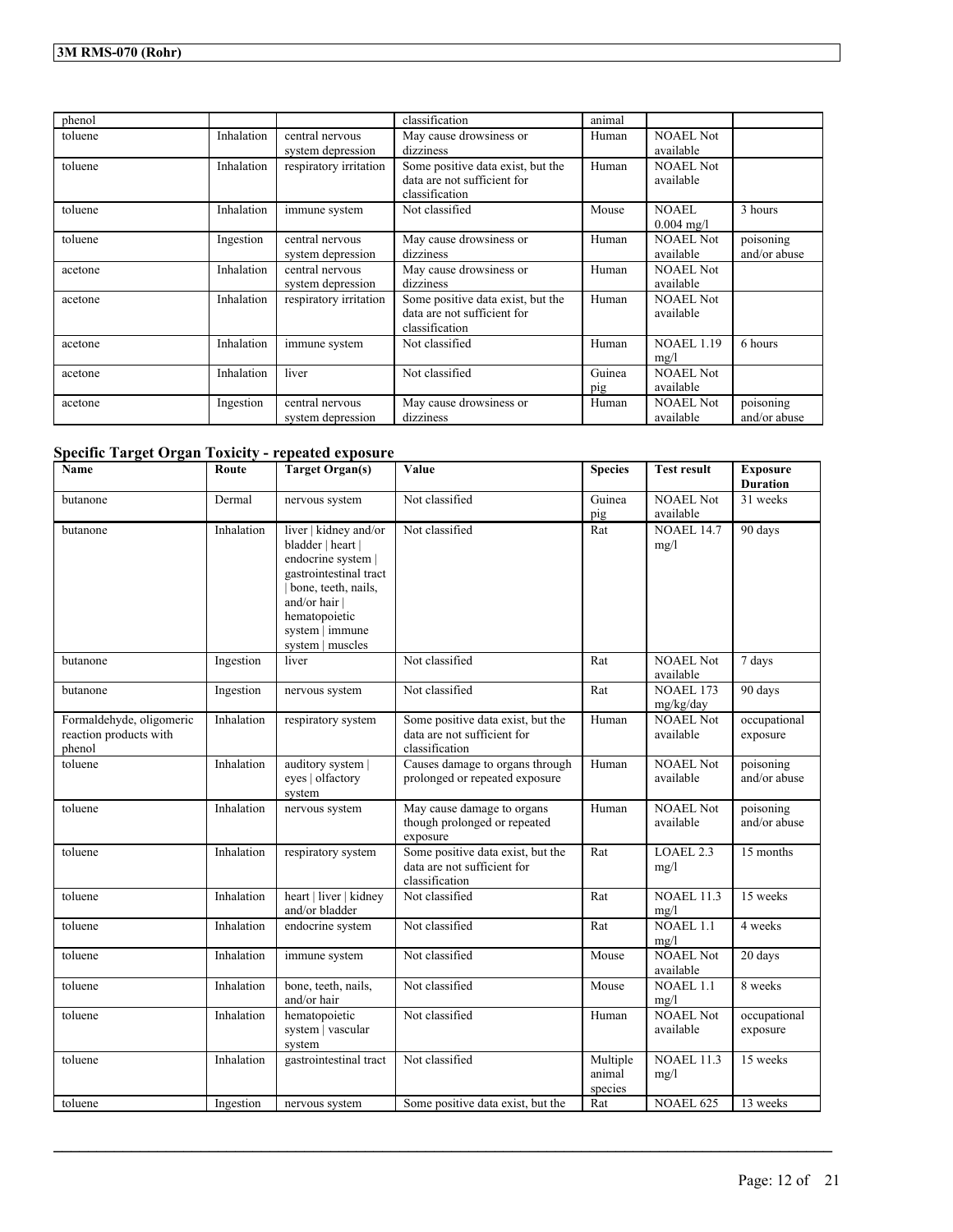|            |            |                                  | data are not sufficient for<br>classification |          | mg/kg/day                     |               |
|------------|------------|----------------------------------|-----------------------------------------------|----------|-------------------------------|---------------|
|            |            |                                  | Not classified                                | Rat      | <b>NOAEL</b>                  | 13 weeks      |
| toluene    | Ingestion  | heart                            |                                               |          | 2,500                         |               |
|            |            |                                  |                                               |          | mg/kg/day                     |               |
|            |            |                                  |                                               |          |                               |               |
| toluene    | Ingestion  | liver   kidney and/or<br>bladder | Not classified                                | Multiple | <b>NOAEL</b><br>2,500         | 13 weeks      |
|            |            |                                  |                                               | animal   |                               |               |
|            |            |                                  | Not classified                                | species  | mg/kg/day<br><b>NOAEL 600</b> |               |
| toluene    | Ingestion  | hematopoietic                    |                                               | Mouse    |                               | 14 days       |
|            |            | system                           |                                               |          | mg/kg/day<br><b>NOAEL 105</b> |               |
| toluene    | Ingestion  | endocrine system                 | Not classified                                | Mouse    |                               | 28 days       |
|            |            |                                  |                                               |          | mg/kg/day                     |               |
| toluene    | Ingestion  | immune system                    | Not classified                                | Mouse    | <b>NOAEL 105</b>              | 4 weeks       |
|            |            |                                  |                                               |          | mg/kg/day                     |               |
| acetone    | Dermal     | eyes                             | Not classified                                | Guinea   | <b>NOAEL Not</b>              | 3 weeks       |
|            |            |                                  |                                               | pig      | available                     |               |
| acetone    | Inhalation | hematopoietic                    | Not classified                                | Human    | <b>NOAEL 3</b>                | 6 weeks       |
|            |            | system                           |                                               |          | mg/l                          |               |
| acetone    | Inhalation | immune system                    | Not classified                                | Human    | <b>NOAEL 1.19</b>             | 6 days        |
|            |            |                                  |                                               |          | mg/l                          |               |
| acetone    | Inhalation | kidney and/or                    | Not classified                                | Guinea   | <b>NOAEL 119</b>              | not available |
|            |            | bladder                          |                                               | pig      | mg/l                          |               |
| acetone    | Inhalation | heart   liver                    | Not classified                                | Rat      | <b>NOAEL 45</b>               | 8 weeks       |
|            |            |                                  |                                               |          | mg/l                          |               |
| acetone    | Ingestion  | kidney and/or                    | Not classified                                | Rat      | <b>NOAEL 900</b>              | 13 weeks      |
|            |            | bladder                          |                                               |          | mg/kg/day                     |               |
| acetone    | Ingestion  | heart                            | Not classified                                | Rat      | <b>NOAEL</b>                  | 13 weeks      |
|            |            |                                  |                                               |          | 2.500                         |               |
|            |            |                                  |                                               |          | mg/kg/day                     |               |
| acetone    | Ingestion  | hematopoietic                    | Not classified                                | Rat      | <b>NOAEL 200</b>              | 13 weeks      |
|            |            | system                           |                                               |          | mg/kg/day<br><b>NOAEL</b>     | 14 days       |
| acetone    | Ingestion  | liver                            | Not classified                                | Mouse    | 3,896                         |               |
|            |            |                                  |                                               |          | mg/kg/day                     |               |
| acetone    | Ingestion  |                                  | Not classified                                | Rat      | <b>NOAEL</b>                  | 13 weeks      |
|            |            | eyes                             |                                               |          | 3,400                         |               |
|            |            |                                  |                                               |          | mg/kg/day                     |               |
| acetone    | Ingestion  | respiratory system               | Not classified                                | Rat      | <b>NOAEL</b>                  | 13 weeks      |
|            |            |                                  |                                               |          | 2,500                         |               |
|            |            |                                  |                                               |          | mg/kg/day                     |               |
| acetone    | Ingestion  | muscles                          | Not classified                                | Rat      | NOAEL                         | 13 weeks      |
|            |            |                                  |                                               |          | 2,500 mg/kg                   |               |
| acetone    | Ingestion  | skin   bone, teeth,              | Not classified                                | Mouse    | <b>NOAEL</b>                  | 13 weeks      |
|            |            | nails, and/or hair               |                                               |          | 11,298                        |               |
|            |            |                                  |                                               |          | mg/kg/day                     |               |
| zinc oxide | Ingestion  | nervous system                   | Not classified                                | Rat      | NOAEL 600                     | 10 days       |
|            |            |                                  |                                               |          | mg/kg/day                     |               |
| zinc oxide | Ingestion  | endocrine system                 | Not classified                                | Other    | <b>NOAEL 500</b>              | 6 months      |
|            |            | hematopoietic                    |                                               |          | mg/kg/day                     |               |
|            |            | system   kidney                  |                                               |          |                               |               |
|            |            | and/or bladder                   |                                               |          |                               |               |

#### **Aspiration Hazard**

| $\mathbf{H}$<br>Name | ⁄ alue                  |
|----------------------|-------------------------|
| nene<br>t∩l          | 11612.611 U<br>.<br>. . |

Please contact the address or phone number listed on the first page of the SDS for additional toxicological information **on this material and/or its components.**

 $\mathcal{L}_\mathcal{L} = \mathcal{L}_\mathcal{L} = \mathcal{L}_\mathcal{L} = \mathcal{L}_\mathcal{L} = \mathcal{L}_\mathcal{L} = \mathcal{L}_\mathcal{L} = \mathcal{L}_\mathcal{L} = \mathcal{L}_\mathcal{L} = \mathcal{L}_\mathcal{L} = \mathcal{L}_\mathcal{L} = \mathcal{L}_\mathcal{L} = \mathcal{L}_\mathcal{L} = \mathcal{L}_\mathcal{L} = \mathcal{L}_\mathcal{L} = \mathcal{L}_\mathcal{L} = \mathcal{L}_\mathcal{L} = \mathcal{L}_\mathcal{L}$ 

### **11.2. Information on other hazards**

This material does not contain any substances that are assessed to be an endocrine disruptor for human health.

## **SECTION 12: Ecological information**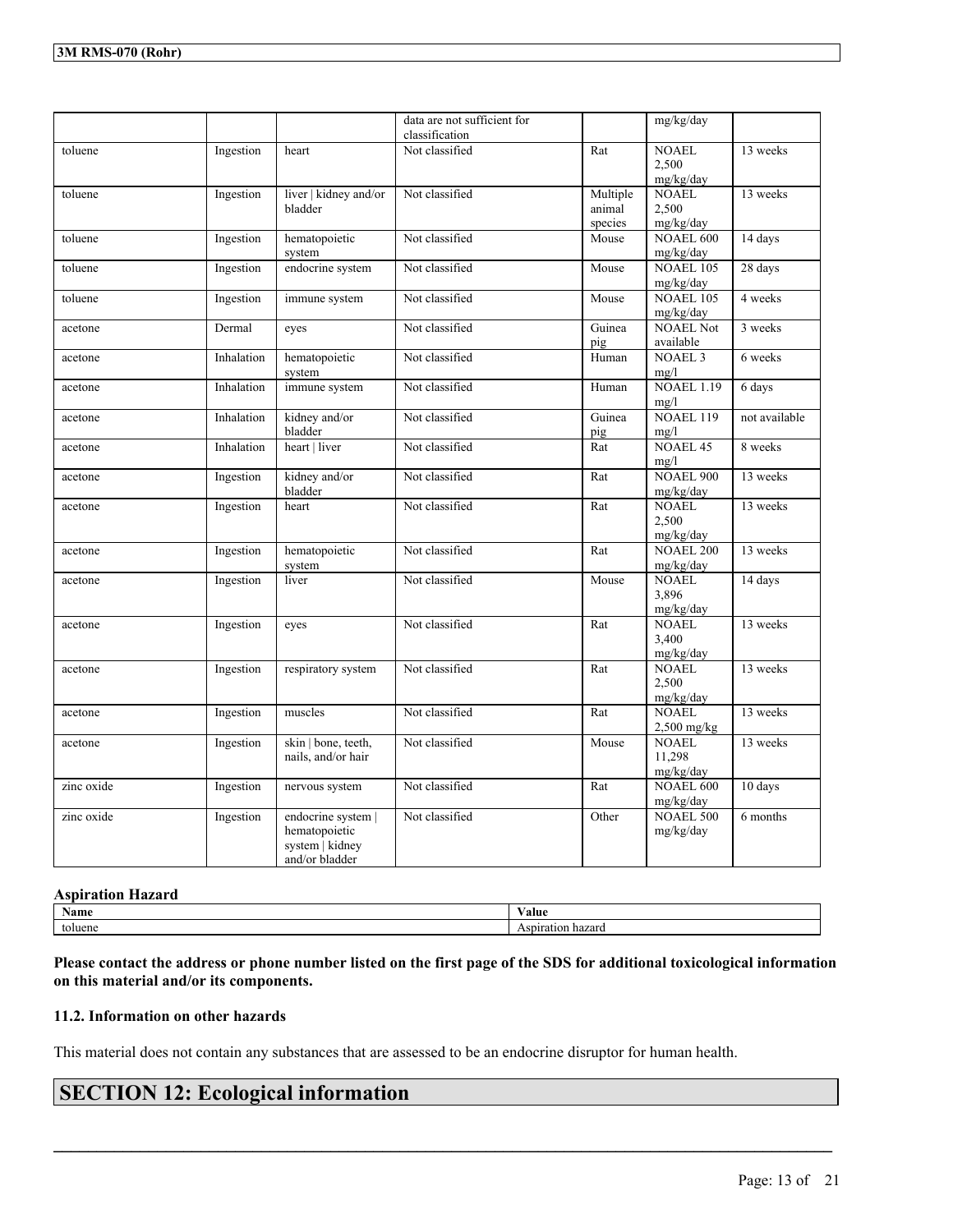The information below may not agree with the EU material classification in Section 2 and/or the ingredient classifications in Section 3 if specific ingredient classifications are mandated by a competent authority. In addition, statements and data presented in Section 12 are based on UN GHS calculation rules and classifications derived from **3M assessments.**

## **12.1. Toxicity**

No product test data available.

| <b>Material</b>                                              | $CAS \#$       | Organism            | <b>Type</b>                                                 | <b>Exposure</b>      | <b>Test endpoint</b> | <b>Test result</b>   |
|--------------------------------------------------------------|----------------|---------------------|-------------------------------------------------------------|----------------------|----------------------|----------------------|
| butanone                                                     | 78-93-3        | Activated sludge    | Experimental                                                | 12 hours             | IC50                 | 1,873 mg/l           |
| butanone                                                     | 78-93-3        | Bacteria            | Experimental                                                | 16 hours             | <b>NOEC</b>          | $1,150$ mg/l         |
| butanone                                                     | $78 - 93 - 3$  | Fathead minnow      | Experimental                                                | 96 hours             | LC50                 | 2,993 mg/l           |
| butanone                                                     | 78-93-3        | Green algae         | Experimental                                                | 96 hours             | <b>EC50</b>          | 2,029 mg/l           |
| butanone                                                     | $78 - 93 - 3$  | Water flea          | Experimental                                                | 48 hours             | EC50                 | $308$ mg/l           |
| butanone                                                     | 78-93-3        | Green Algae         | Experimental                                                | 96 hours             | EC10                 | $1,289$ mg/l         |
| butanone                                                     | 78-93-3        | Water flea          | Experimental                                                | $\overline{21}$ days | <b>NOEC</b>          | $100$ mg/l           |
| Formaldehyde,<br>oligomeric reaction<br>products with phenol | 9003-35-4      |                     | Data not available<br>or insufficient for<br>classification |                      |                      | n/a                  |
| Acrylonitrile -<br>butadiene polymer                         | 9003-18-3      |                     | Data not available<br>or insufficient for<br>classification |                      |                      | N/A                  |
| methenamine                                                  | 100-97-0       | Bluegill            | Experimental                                                | 96 hours             | LC50                 | 41,000 mg/l          |
| methenamine                                                  | $100 - 97 - 0$ | Water flea          | Experimental                                                | 48 hours             | LC50                 | 36,000 mg/l          |
| acetone                                                      | $67 - 64 - 1$  | Algae other         | Experimental                                                | 96 hours             | EC50                 | 11,493 mg/l          |
| acetone                                                      | $67 - 64 - 1$  | Crustacea other     | Experimental                                                | 24 hours             | LC50                 | $2,100$ mg/l         |
| acetone                                                      | $67 - 64 - 1$  | Rainbow trout       | Experimental                                                | 96 hours             | LC50                 | 5,540 mg/l           |
| acetone                                                      | $67 - 64 - 1$  | Water flea          | Experimental                                                | 21 days              | <b>NOEC</b>          | $1,000$ mg/l         |
| acetone                                                      | $67 - 64 - 1$  | Bacteria            | Experimental                                                | 16 hours             | <b>NOEC</b>          | $1,700 \text{ mg/l}$ |
| acetone                                                      | $67 - 64 - 1$  | Redworm             | Experimental                                                | 48 hours             | LC50                 | >100                 |
| toluene                                                      | 108-88-3       | Coho Salmon         | Experimental                                                | 96 hours             | LC50                 | $5.5$ mg/l           |
| toluene                                                      | $108 - 88 - 3$ | <b>Grass Shrimp</b> | Experimental                                                | 96 hours             | LC50                 | $9.5$ mg/l           |
| toluene                                                      | 108-88-3       | Green Algae         | Experimental                                                | 72 hours             | EC50                 | $12.5$ mg/l          |
| toluene                                                      | 108-88-3       | Leopard frog        | Experimental                                                | 9 days               | LC50                 | $0.39$ mg/l          |
| toluene                                                      | 108-88-3       | Pink Salmon         | Experimental                                                | 96 hours             | LC50                 | 6.41 mg/l            |
| toluene                                                      | 108-88-3       | Water flea          | Experimental                                                | 48 hours             | <b>EC50</b>          | 3.78 mg/l            |
| toluene                                                      | $108 - 88 - 3$ | Coho Salmon         | Experimental                                                | 40 days              | <b>NOEC</b>          | $1.39$ mg/l          |
| toluene                                                      | $108 - 88 - 3$ | Diatom              | Experimental                                                | 72 hours             | <b>NOEC</b>          | $10$ mg/l            |
| toluene                                                      | $108 - 88 - 3$ | Water flea          | Experimental                                                | 7 days               | <b>NOEC</b>          | $0.74 \text{ mg}/1$  |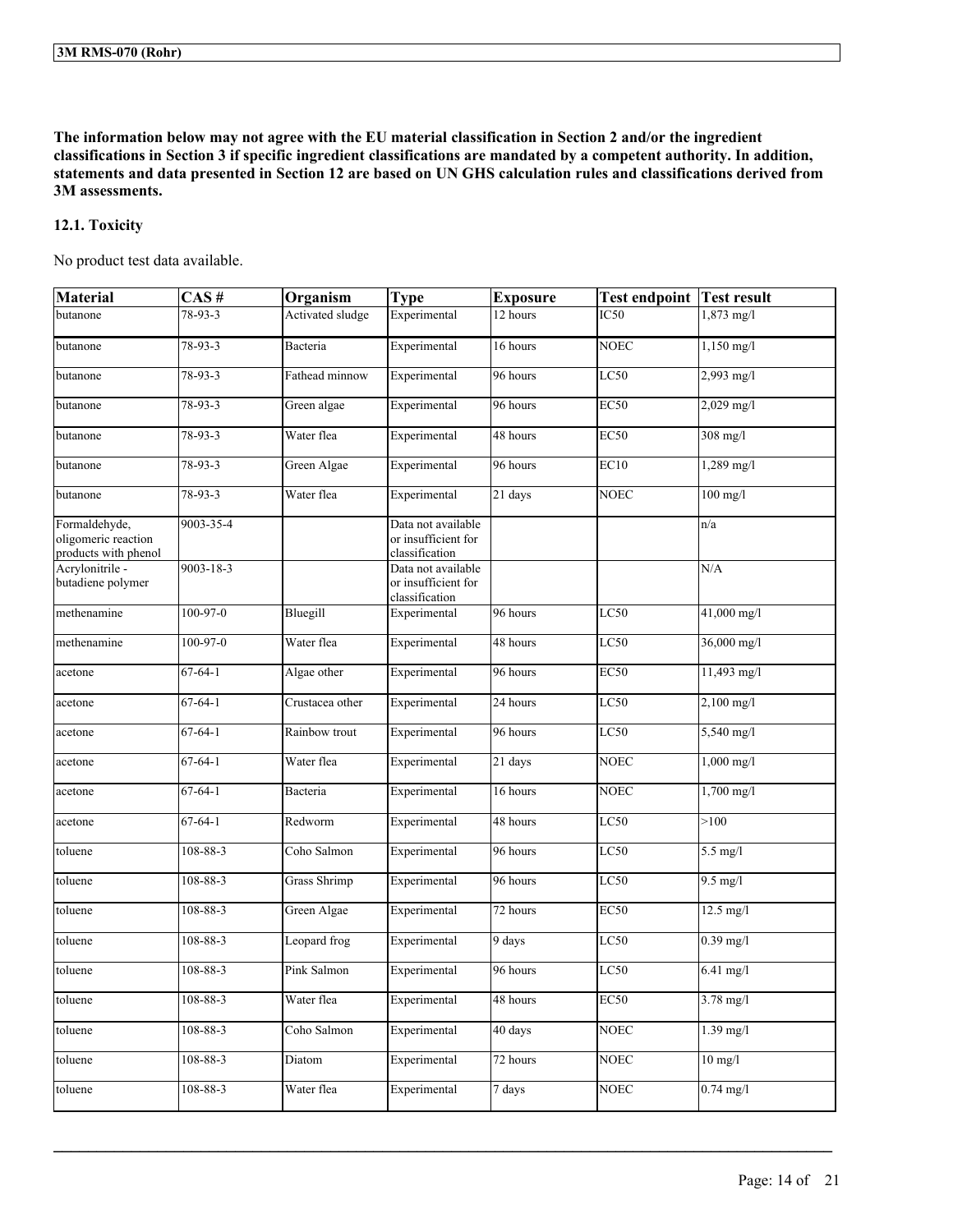| toluene    | 108-88-3  | Activated sludge | Experimental | 12 hours | IC50        | $292$ mg/l                        |
|------------|-----------|------------------|--------------|----------|-------------|-----------------------------------|
| toluene    | 108-88-3  | Bacteria         | Experimental | 16 hours | <b>NOEC</b> | $29$ mg/l                         |
| toluene    | 108-88-3  | Bacteria         | Experimental | 24 hours | <b>EC50</b> | 84 mg/l                           |
| toluene    | 108-88-3  | Redworm          | Experimental | 28 days  | LC50        | $>150$ mg per kg of<br>bodyweight |
| toluene    | 108-88-3  | Soil microbes    | Experimental | 28 days  | <b>NOEC</b> | <26 mg/kg (Dry Weight)            |
| zinc oxide | 1314-13-2 | Activated sludge | Estimated    | 3 hours  | <b>EC50</b> | $6.5 \text{ mg/l}$                |
| zinc oxide | 1314-13-2 | Green Algae      | Estimated    | 72 hours | <b>EC50</b> | $0.052$ mg/l                      |
| zinc oxide | 1314-13-2 | Rainbow trout    | Estimated    | 96 hours | LC50        | $0.21$ mg/l                       |
| zinc oxide | 1314-13-2 | Water flea       | Estimated    | 48 hours | <b>EC50</b> | $0.07 \text{ mg}$ /1              |
| zinc oxide | 1314-13-2 | Green Algae      | Estimated    | 72 hours | <b>NOEC</b> | $0.006$ mg/l                      |
| zinc oxide | 1314-13-2 | Water flea       | Estimated    | 7 days   | <b>NOEC</b> | $0.02$ mg/l                       |

## **12.2. Persistence and degradability**

| <b>Material</b>                                              | <b>CAS Nbr</b> | <b>Test type</b>                  | <b>Duration</b> | <b>Study Type</b>                | <b>Test result</b>       | Protocol                                    |
|--------------------------------------------------------------|----------------|-----------------------------------|-----------------|----------------------------------|--------------------------|---------------------------------------------|
| butanone                                                     | 78-93-3        | Experimental<br>Biodegradation    | 28 days         | <b>BOD</b>                       | 98 %<br>BOD/ThBOD        | <b>IOECD 301D - Closed bottle</b><br>  test |
| Formaldehyde, oligomeric<br>reaction products with<br>phenol | 9003-35-4      | Estimated<br>Biodegradation       | 28 days         | <b>BOD</b>                       | 3%<br><b>BOD/ThBOD</b>   |                                             |
| Acrylonitrile - butadiene<br>polymer                         | 9003-18-3      | Data not availbl-<br>insufficient |                 |                                  | N/A                      |                                             |
| methenamine                                                  | $100-97-0$     | Experimental<br>Hydrolysis        |                 | Hydrolytic half-life             | $13.8$ hours (t)<br>1/2) | Non-standard method                         |
| acetone                                                      | $67-64-1$      | Experimental<br>Photolysis        |                 | Photolytic half-life<br>(in air) | 147 days (t $1/2$ )      |                                             |
| acetone                                                      | $67 - 64 - 1$  | Experimental<br>Biodegradation    | 28 days         | <b>BOD</b>                       | 78 %<br><b>BOD/ThBOD</b> | OECD 301D - Closed bottle<br>ltest          |
| toluene                                                      | 108-88-3       | Experimental<br>Photolysis        |                 | Photolytic half-life<br>(in air) | 5.2 days (t $1/2$ )      |                                             |
| toluene                                                      | 108-88-3       | Experimental<br>Biodegradation    | 20 days         | <b>BOD</b>                       | 80 %<br><b>BOD/ThBOD</b> | <b>APHA Std Meth</b><br>Water/Wastewater    |
| zinc oxide                                                   | 1314-13-2      | Data not availbl-<br>insufficient |                 |                                  | N/A                      |                                             |

## **12.3 : Bioaccumulative potential**

| <b>Material</b>                                              | Cas No.         | Test type                                                   | <b>Duration</b> | <b>Study Type</b>                 | Test result | <b>Protocol</b>     |
|--------------------------------------------------------------|-----------------|-------------------------------------------------------------|-----------------|-----------------------------------|-------------|---------------------|
| butanone                                                     | 78-93-3         | Experimental<br>Bioconcentration                            |                 | Log Kow                           | 10.29       | Non-standard method |
| Formaldehyde, oligomeric<br>reaction products with<br>phenol | 9003-35-4       | Estimated<br>Bioconcentration                               |                 | Bioaccumulation<br>factor         | 2.57        |                     |
| Acrylonitrile - butadiene<br>polymer                         | $9003 - 18 - 3$ | Data not available<br>or insufficient for<br>classification | N/A             | N/A                               | N/A         | N/A                 |
| methenamine                                                  | $100-97-0$      | Experimental<br>Bioconcentration                            |                 | Log Kow                           | $-2.18$     | Non-standard method |
| acetone                                                      | $67-64-1$       | Experimental BCF -<br>Other                                 |                 | Bioaccumulation<br>factor         | 10.65       |                     |
| acetone                                                      | $67-64-1$       | Experimental<br>Bioconcentration                            |                 | Log Kow                           | $-0.24$     |                     |
| toluene                                                      | 108-88-3        | Experimental BCF - 72 hours<br>Other                        |                 | Bioaccumulation<br><b>Ifactor</b> | 190         |                     |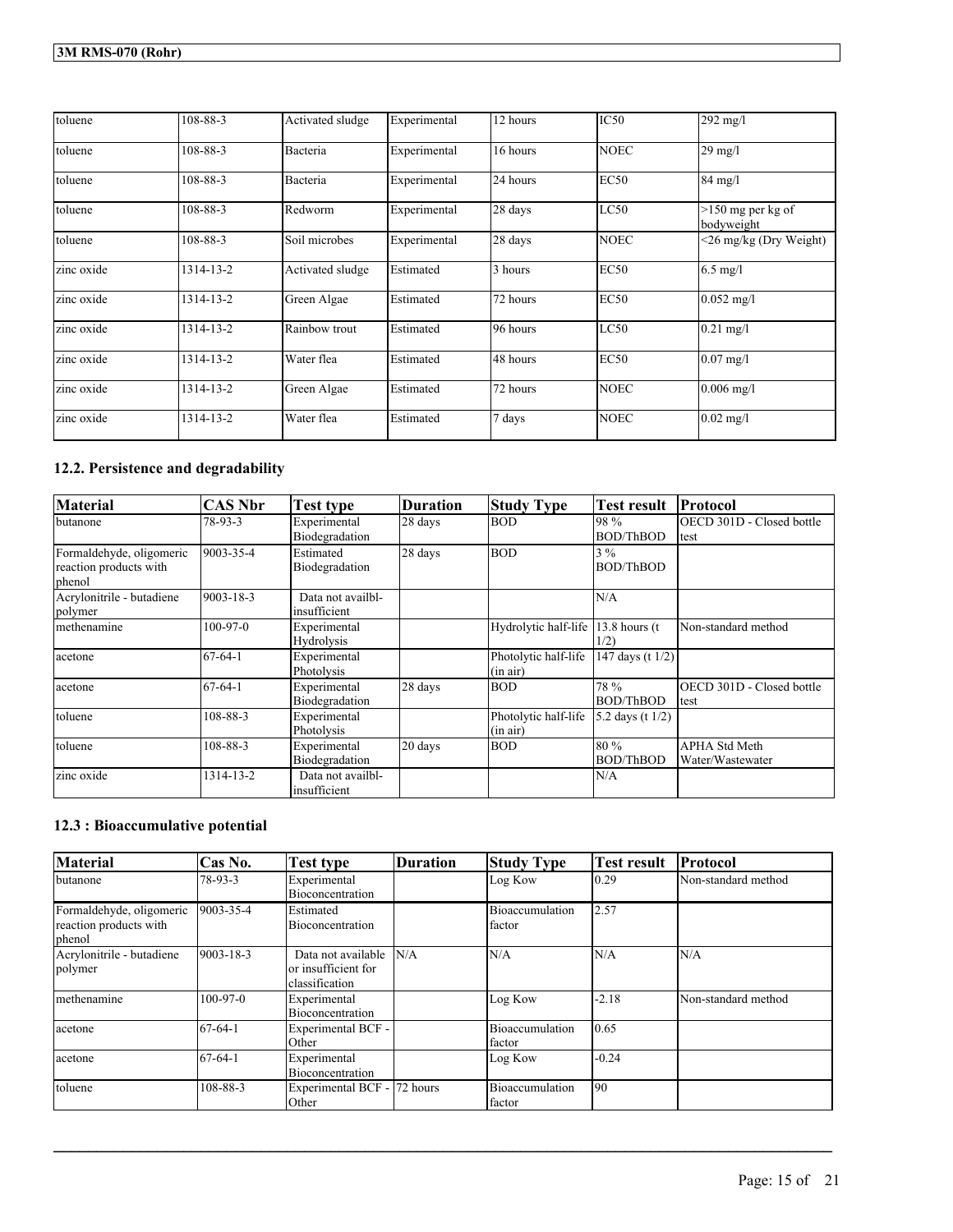| toluene    | 108-88-3  | <b>IExperimental</b><br><b>Bioconcentration</b> | Log Kow                   | ۔ انگل      |                                                                      |
|------------|-----------|-------------------------------------------------|---------------------------|-------------|----------------------------------------------------------------------|
| zinc oxide | 1314-13-2 | Experimental BCF-156 days<br>Carp               | Bioaccumulation<br>factor | $1 \leq 21$ | $IOECD 305E -$<br><b>Bioaccumulation flow-</b><br>Ithrough fish test |

## **12.4. Mobility in soil**

| <b>Material</b>          | Cas No.          | Test type                         | <b>Study Type</b> | Test result | <b>Protocol</b>           |
|--------------------------|------------------|-----------------------------------|-------------------|-------------|---------------------------|
| Formaldehyde, oligomeric | $19003 - 35 - 4$ | Experimental                      | Koc               | $637$ l/kg  | OECD 121 Estim. of Koc by |
| reaction products with   |                  | Mobility in Soil                  |                   |             | <b>HPLC</b>               |
| phenol                   |                  |                                   |                   |             |                           |
| acetone                  | $67-64-1$        | Modeled Mobility Koc<br>lin Soil  |                   | $9.71$ /kg  | Episuite <sup>TM</sup>    |
| toluene                  | 108-88-3         | Experimental<br>lMobility in Soil | Koc               | $37$ l/kg   |                           |

## **12.5. Results of the PBT and vPvB assessment**

This material does not contain any substances that are assessed to be a PBT or vPvB

## **12.6. Endocrine disrupting properties**

This material does not contain any substances that are assessed to be an endocrine disruptor for environmental effects

## **12.7. Other adverse effects**

No information available.

## **SECTION 13: Disposal considerations**

#### **13.1 Waste treatment methods**

Dispose of contents/ container in accordance with the local/regional/national/international regulations.

Incinerate uncured product in a permitted waste incineration facility. Dispose of completely cured (or polymerized) material in a permitted industrial waste facility. Empty drums/barrels/containers used for transporting and handling hazardous chemicals (chemical substances/mixtures/preparations classified as Hazardous as per applicable regulations) shall be considered, stored, treated & disposed of as hazardous wastes unless otherwise defined by applicable waste regulations. Consult with the respective regulating authorities to determine the available treatment and disposal facilities.

The coding of a waste stream is based on the application of the product by the consumer. Since this is out of the control of 3M, no waste code(s) for products after use will be provided. Please refer to the European Waste Code (EWC - 2000/532/EC and amendments) to assign the correct waste code to your waste stream. Ensure national and/or regional regulations are complied with and always use a licensed waste contractor.

#### **EU waste code (product as sold)**

08 04 09\* Waste adhesives and sealants containing organic solvents or other dangerous substances 20 01 27\* Paint, inks, adhesives and resins containing dangerous substances

## **SECTION 14: Transportation information**

|                | Ground<br><b>Transport</b><br>(ADR) | Air Transport (IATA) | <b>Marine Transport</b><br>(IMDG) |
|----------------|-------------------------------------|----------------------|-----------------------------------|
| 14.1 UN number | UN1263                              | UN1263               | UN1263                            |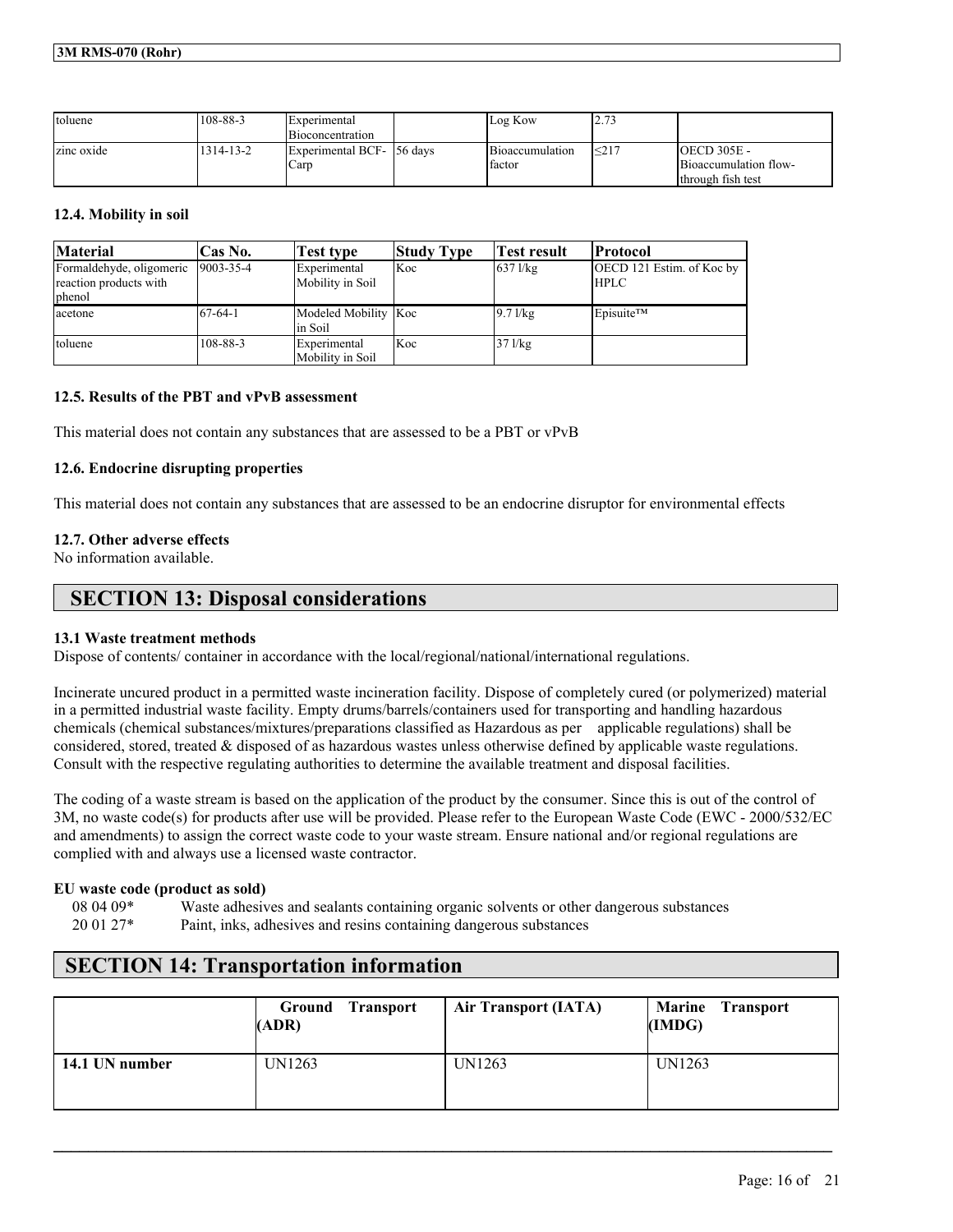| 14.2 UN proper shipping<br>name                                                 | <b>PAINT</b>                                                                 | <b>PAINT</b>                                                                 | <b>PAINT</b>                                                                 |
|---------------------------------------------------------------------------------|------------------------------------------------------------------------------|------------------------------------------------------------------------------|------------------------------------------------------------------------------|
| 14.3 Transport hazard<br>class(es)                                              | 3                                                                            | $\overline{3}$                                                               | $\overline{3}$                                                               |
| 14.4 Packing group                                                              | $\mathbf{I}$                                                                 | $\mathbf{I}$                                                                 | $\mathbf{I}$                                                                 |
| <b>14.5 Environmental hazards</b>                                               | Not Environmentally<br>Hazardous                                             | Not applicable                                                               | Not a Marine Pollutant                                                       |
| 14.6 Special precautions for<br>user                                            | Please refer to the other<br>sections of the SDS for<br>further information. | Please refer to the other<br>sections of the SDS for further<br>information. | Please refer to the other<br>sections of the SDS for<br>further information. |
| 14.7 Transport in bulk<br>according to Annex II of<br>Marpol 73/78 and IBC Code | No data available.                                                           | No data available.                                                           | No data available.                                                           |
| <b>Control Temperature</b>                                                      | No data available.                                                           | No data available.                                                           | No data available.                                                           |
| <b>Emergency Temperature</b>                                                    | No data available.                                                           | No data available.                                                           | No data available.                                                           |
| <b>ADR Tunnel Code</b>                                                          | (D/E)                                                                        | Not applicable.                                                              | Not applicable.                                                              |
| <b>ADR Classification Code</b>                                                  | F1                                                                           | Not applicable.                                                              | Not applicable.                                                              |
| <b>ADR Transport Category</b>                                                   | $\overline{2}$                                                               | Not applicable.                                                              | Not applicable.                                                              |
| <b>ADR Multiplier</b>                                                           | 3                                                                            | $\theta$                                                                     | $\Omega$                                                                     |
| <b>IMDG Segregation Code</b>                                                    | Not applicable.                                                              | Not applicable.                                                              | <b>NONE</b>                                                                  |

Please contact the address or phone number listed on the first page of the SDS for additional information on the transport/shipment of the material by rail (RID) or inland waterways (ADN).

## **SECTION 15: Regulatory information**

**15.1. Safety, health and environmental regulations/legislation specific for the substance or mixture**

# **Carcinogenicity**

 $\mathcal{L}_\mathcal{L} = \mathcal{L}_\mathcal{L} = \mathcal{L}_\mathcal{L} = \mathcal{L}_\mathcal{L} = \mathcal{L}_\mathcal{L} = \mathcal{L}_\mathcal{L} = \mathcal{L}_\mathcal{L} = \mathcal{L}_\mathcal{L} = \mathcal{L}_\mathcal{L} = \mathcal{L}_\mathcal{L} = \mathcal{L}_\mathcal{L} = \mathcal{L}_\mathcal{L} = \mathcal{L}_\mathcal{L} = \mathcal{L}_\mathcal{L} = \mathcal{L}_\mathcal{L} = \mathcal{L}_\mathcal{L} = \mathcal{L}_\mathcal{L}$ 

**Industribute Classification Regulation** 

toluene 108-88-3 Gr. 3: Not classifiable International Agency for Research on Cancer

**Restrictions on the manufacture, placing on the market and use:**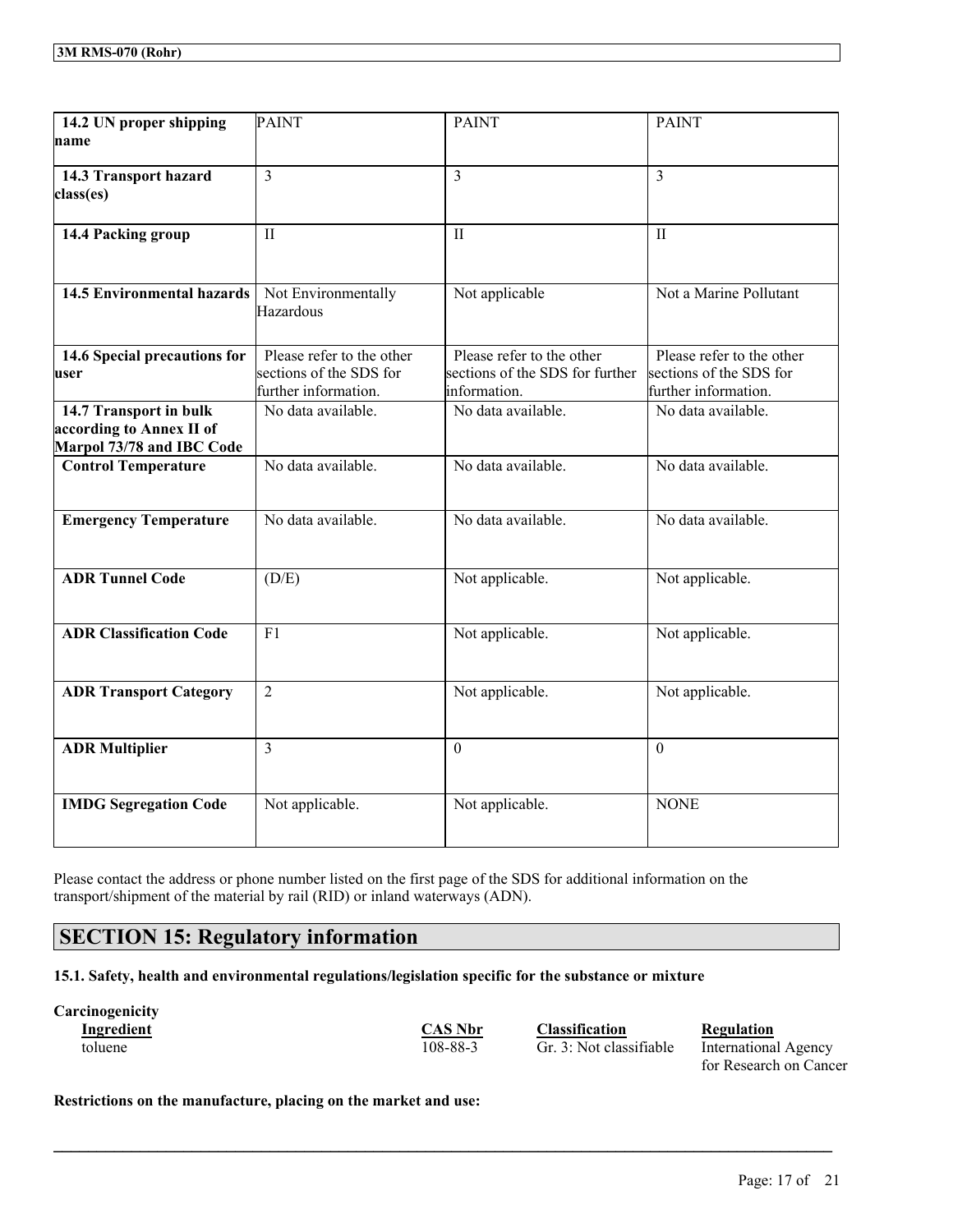The following substance(s) contained in this product is/are subject through Annex XVII of REACH regulation to restrictions on the manufacture, placing on the market and use when present in certain dangerous substances, mixtures and articles. Users of this product are required to comply with the restrictions placed upon it by the aforementioned provision.

| Ingredient                                                                                    | <b>CAS Nbr</b> |
|-----------------------------------------------------------------------------------------------|----------------|
| toluene.                                                                                      | 108-88-3       |
| Restriction status: listed in REACH Annex XVII                                                |                |
| Restricted uses: See Annex XVII to Regulation (EC) No 1907/2006 for Conditions of Restriction |                |

#### **Global inventory status**

Contact 3M for more information. The components of this material are in compliance with the provisions of Australia National Industrial Chemical Notification and Assessment Scheme (NICNAS). Certain restrictions may apply. Contact the selling division for additional information. The components of this material are in compliance with the provisions of Philippines RA 6969 requirements. Certain restrictions may apply. Contact the selling division for additional information. The components of this product are in compliance with the new substance notification requirements of CEPA. The components of this product are in compliance with the chemical notification requirements of TSCA. All required components of this product are listed on the active portion of the TSCA Inventory.

#### **15.2. Chemical Safety Assessment**

A chemical safety assessment has not been carried out for this mixture. Chemical safety assessments for the contained substances may have been carried out by the registrants of the substances in accordance with Regulation (EC) No 1907/2006, as amended.

 $\mathcal{L}_\mathcal{L} = \mathcal{L}_\mathcal{L} = \mathcal{L}_\mathcal{L} = \mathcal{L}_\mathcal{L} = \mathcal{L}_\mathcal{L} = \mathcal{L}_\mathcal{L} = \mathcal{L}_\mathcal{L} = \mathcal{L}_\mathcal{L} = \mathcal{L}_\mathcal{L} = \mathcal{L}_\mathcal{L} = \mathcal{L}_\mathcal{L} = \mathcal{L}_\mathcal{L} = \mathcal{L}_\mathcal{L} = \mathcal{L}_\mathcal{L} = \mathcal{L}_\mathcal{L} = \mathcal{L}_\mathcal{L} = \mathcal{L}_\mathcal{L}$ 

## **SECTION 16: Other information**

## **List of relevant H statements**

| <b>EUH066</b>    | Repeated exposure may cause skin dryness or cracking.              |
|------------------|--------------------------------------------------------------------|
| H <sub>225</sub> | Highly flammable liquid and vapour.                                |
| H <sub>228</sub> | Flammable solid.                                                   |
| H304             | May be fatal if swallowed and enters airways.                      |
| H315             | Causes skin irritation.                                            |
| H317             | May cause an allergic skin reaction.                               |
| H319             | Causes serious eye irritation.                                     |
| H336             | May cause drowsiness or dizziness.                                 |
| H361d            | Suspected of damaging the unborn child.                            |
| H373             | May cause damage to organs through prolonged or repeated exposure. |
| H400             | Very toxic to aquatic life.                                        |
| H410             | Very toxic to aquatic life with long lasting effects.              |
| H412             | Harmful to aquatic life with long lasting effects.                 |

#### **Revision information:**

EU Section 09: pH information information was added.

Industrial Use of Coatings: Section 16: Annex information was modified.

CLP: Ingredient table information was modified.

Label: CLP Precautionary - Prevention information was modified.

Label: CLP Precautionary - Response information was modified.

Section 03: Composition table % Column heading information was added.

Section 3: Composition/ Information of ingredients table information was modified.

Section 03: Substance not applicable information was added.

Section 04: First Aid - Symptoms and Effects (CLP) information was added.

Section 04: Information on toxicological effects information was modified.

Section 5: Hazardous combustion products table information was modified.

Section 6: Accidental release clean-up information information was modified.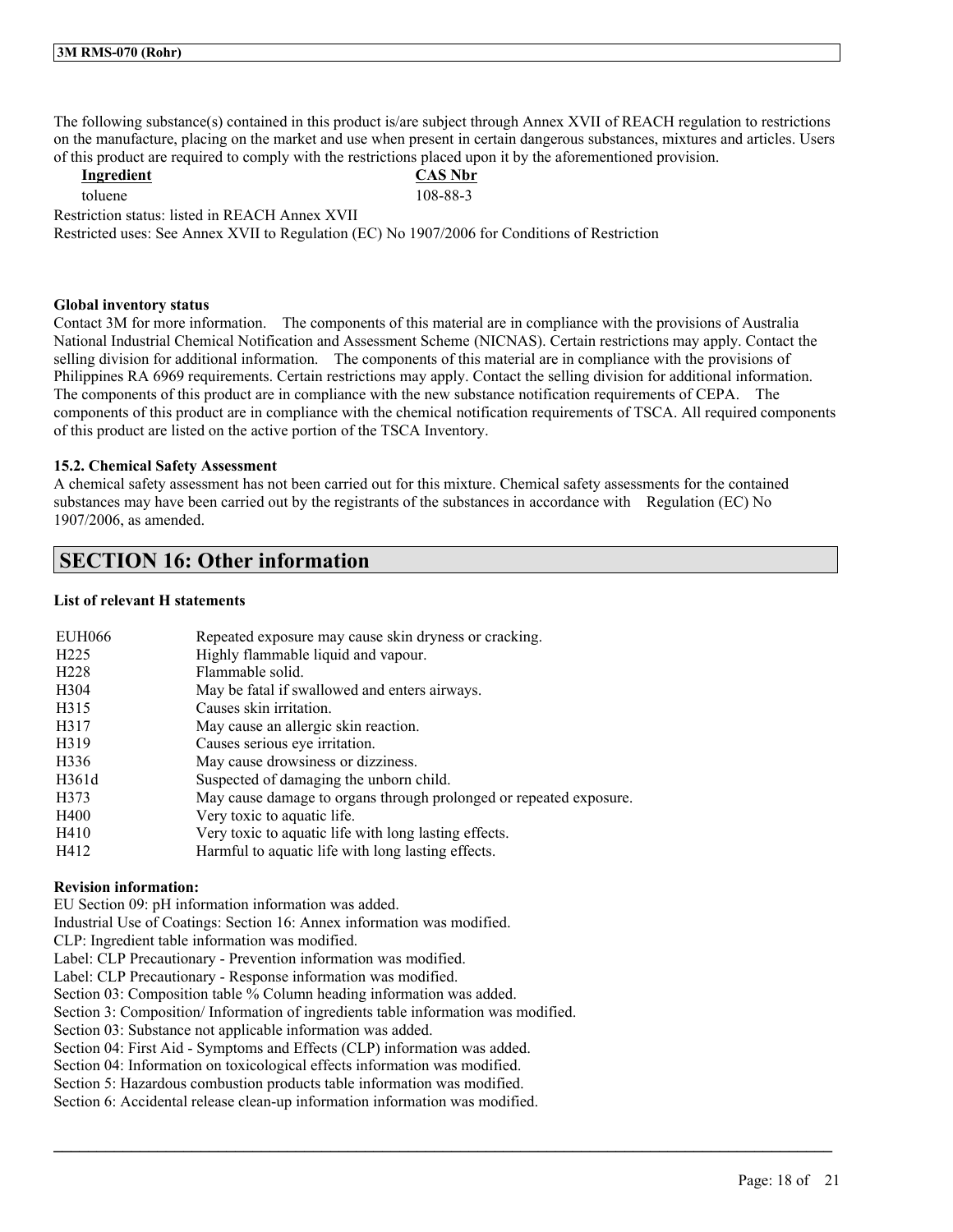Section 7: Precautions safe handling information information was modified. Section 8: BLV table information was modified. Section 8: DNEL table row information was modified. Section 8: Occupational exposure limit table information was modified. Section 8: PNEC table row information was modified. Section 09: Color information was added. Section 9: Evaporation Rate information information was deleted. Section 9: Explosive properties information information was deleted. Section 09: Kinematic Viscosity information information was added. Section 9: Melting point information information was modified. Section 09: Odor information was added. Sections 3 and 9: Odour, colour, grade information information was deleted. Section 9: Oxidising properties information information was deleted. Section 9: pH information information was deleted. Section 9: Property description for optional properties information was modified. Section 9: Vapour density value information was added. Section 9: Vapour density value information was deleted. Section 9: Viscosity information information was deleted. Section 11: Acute Toxicity table information was modified. Section 11: Aspiration Hazard Table information was added. Section 11: Aspiration Hazard text information was deleted. Section 11: Carcinogenicity Table information was modified. Section 11: Classification disclaimer information was modified. Section 11: Germ Cell Mutagenicity Table information was modified. Section 11: No endocrine disruptor information available warning information was added. Section 11: Reproductive Toxicity Table information was modified. Section 11: Reproductive/developmental effects information information was added. Section 11: Serious Eye Damage/Irritation Table information was modified. Section 11: Skin Corrosion/Irritation Table information was modified. Section 11: Skin Sensitization Table information was modified. Section 11: Target Organs - Repeated Table information was modified. Section 11: Target Organs - Single Table information was modified. Section 12: 12.6. Endocrine Disrupting Properties information was added. Section 12: 12.7. Other adverse effects information was modified. Section 12: Component ecotoxicity information information was modified. Section 12: Contact manufacturer for more detail. information was deleted. Section 12: Mobility in soil information information was added. Section 12: No endocrine disruptor information available warning information was added. Section 12: Persistence and Degradability information information was modified. Section 12:Bioccumulative potential information information was modified. Section 14 Classification Code – Main Heading information was added. Section 14 Classification Code – Regulation Data information was added. Section 14 Control Temperature – Main Heading information was added. Section 14 Control Temperature – Regulation Data information was added. Section 14 Disclaimer Information information was added. Section 14 Emergency Temperature – Main Heading information was added. Section 14 Emergency Temperature – Regulation Data information was added. Section 14 Hazard Class + Sub Risk – Main Heading information was added. Section 14 Hazard Class + Sub Risk – Regulation Data information was added. Section 14 Hazardous/Not Hazardous for Transportation information was added. Section 14 Multiplier – Main Heading information was added. Section 14 Multiplier – Regulation Data information was added. Section 14 Other Dangerous Goods – Main Heading information was added. Section 14 Other Dangerous Goods – Regulation Data information was added. Section 14 Packing Group – Main Heading information was added. Section 14 Packing Group – Regulation Data information was added.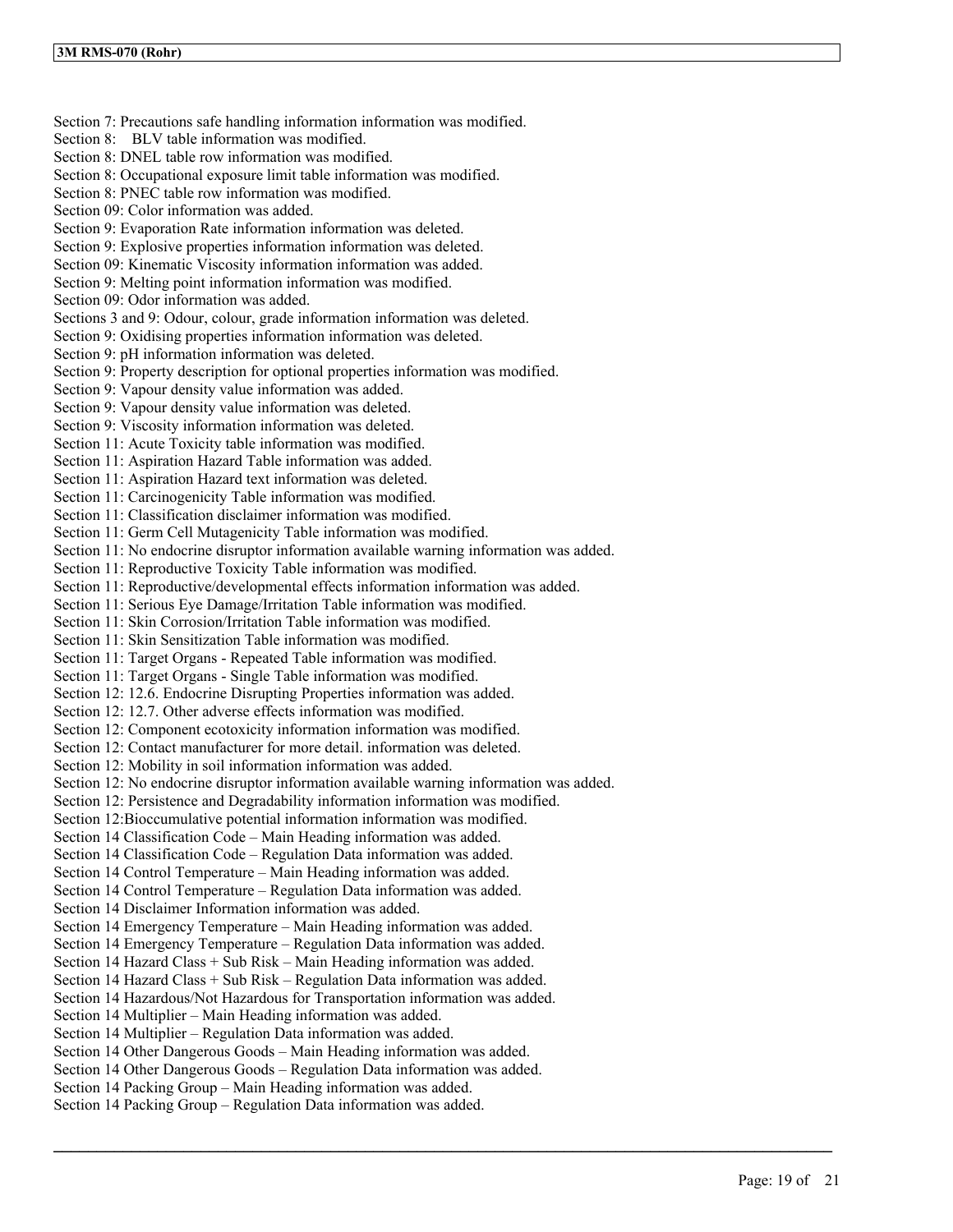Section 14 Proper Shipping Name information was added.

Section 14 Regulations – Main Headings information was added.

- Section 14 Segregation Regulation Data information was added.
- Section 14 Segregation Code Main Heading information was added.
- Section 14 Special Precautions Main Heading information was added.
- Section 14 Special Precautions Regulation Data information was added.
- Section 14 Transport Category Main Heading information was added.
- Section 14 Transport Category Regulation Data information was added.
- Section 14 Transport in bulk Regulation Data information was added.

Section 14 Transport in bulk according to Annex II of Marpol and the IBC Code – Main Heading information was added.

Section 14 Tunnel Code – Main Heading information was added.

Section 14 Tunnel Code – Regulation Data information was added.

Section 14 UN Number Column data information was added.

Section 14 UN Number information was added.

Section 15: Carcinogenicity information information was added.

Section 15: Restrictions on manufacture ingredients information information was added.

Two-column table displaying the unique list of H Codes and statements (std phrases) for all components of the given material. information was modified.

Sectio 16: UK disclaimer information was deleted.

## **Annex**

| 1. Title                                               |                                                                                                                                       |
|--------------------------------------------------------|---------------------------------------------------------------------------------------------------------------------------------------|
| <b>Substance identification</b>                        | butanone;<br>EC No. 201-159-0;                                                                                                        |
|                                                        | CAS Nbr 78-93-3;                                                                                                                      |
|                                                        |                                                                                                                                       |
| <b>Exposure Scenario Name</b>                          | Industrial Use of Coatings                                                                                                            |
| <b>Lifecycle Stage</b>                                 | Use at industrial sites                                                                                                               |
| <b>Contributing activities</b>                         | PROC 07 -Industrial spraying                                                                                                          |
|                                                        | PROC 08a - Transfer of substance or mixture (charging and discharging) at non-                                                        |
|                                                        | dedicated facilities                                                                                                                  |
|                                                        | PROC 08b -Transfer of substance or mixture (charging and discharging) at<br>dedicated facilities                                      |
|                                                        | PROC 09 - Transfer of substance or mixture into small containers (dedicated                                                           |
|                                                        | filling line, including weighing)                                                                                                     |
|                                                        | PROC 10 -Roller application or brushing                                                                                               |
|                                                        | PROC 13 -Treatment of articles by dipping and pouring                                                                                 |
|                                                        | PROC 15 - Use a laboratory reagent                                                                                                    |
|                                                        | ERC 04 -Use of non-reactive processing aid at industrial site (no inclusion into or                                                   |
|                                                        | onto article)                                                                                                                         |
| Processes, tasks and activities covered                | Application of product with a roller or brush. Application of product. Spraying of                                                    |
|                                                        | substances/mixtures. Transfer of substance/mixture with dedicated engineering                                                         |
|                                                        | controls. Transfer of substances/mixtures into small containers e.g. tubes, bottles                                                   |
|                                                        | or small reservoirs. Transfers with dedicated controls, including loading, filling,<br>dumping, bagging. Use as a laboratory reagent. |
| 2. Operational conditions and risk management measures |                                                                                                                                       |
| <b>Operating Conditions</b>                            | Physical state: Liquid.                                                                                                               |
|                                                        | <b>General operating conditions:</b>                                                                                                  |
|                                                        | Assumes use at not more than 20°C above ambient temperature;                                                                          |
|                                                        | Duration of use: 8 hours/day;                                                                                                         |
|                                                        | Emission days per year: $\leq$ 100 days per year;                                                                                     |
|                                                        |                                                                                                                                       |
| <b>Risk management measures</b>                        | Under the operational conditions described above the following risk management                                                        |
|                                                        | measures apply:                                                                                                                       |
|                                                        | General risk management measures:                                                                                                     |
|                                                        | Human health:                                                                                                                         |
|                                                        | Provide extract ventilation to points where emissions occur;                                                                          |